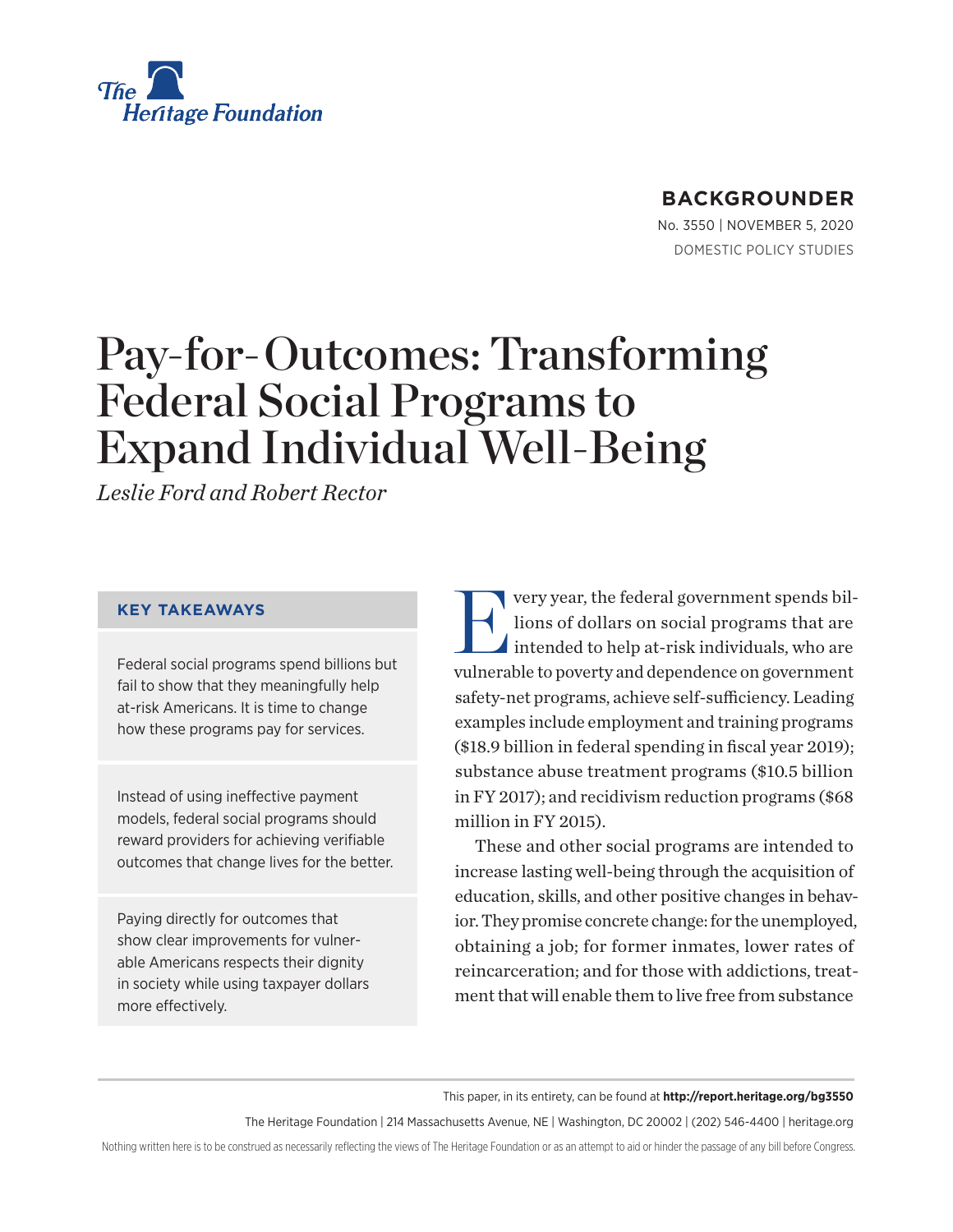dependence. In contrast to other federal programs that offer transfer payments (e.g., cash, food, or housing assistance), these social programs are premised on helping individuals to build and maintain a meaningful and free life.

Unfortunately, most of these social programs have little to show despite steep expenditures. Many—particularly the "open grant model," which is usually one of providing federal block grants to states for social programs—do not track whether federal spending produces key outcomes such as greater employment, reduced inmate recidivism, successful substance abuse treatment, and improved self-sufficiency. Even the data available from legislative attempts to manage program performance and distribute funds to "evidenced-based" services over the past two decades do not demonstrate that those efforts produce overall meaningful outcomes.

Meanwhile, "pay-for-success" efforts during the past decade, while showing some promise, remain largely outside the federal government's main expenditures on social programs. Moreover, these efforts can be judged primarily by reductions in federal government expenditures, not direct impacts in building recipients' capacity for self-sufficiency.

Overall, these federal social programs are not demonstrating that they achieve the outcomes for which they were designed. This both disserves recipients and shortchanges taxpayers. It is time for a transformation of federal investments in social programs, and this requires a new funding model. Federal policymakers should pay directly for outcomes in social programs in a way that truly respects the dignity of vulnerable individuals by expanding their capacity and adding to their well-being.

#### Summary of Current Federal Social Program Payment Models

Three principal methods are currently used by federal policymakers to distribute funds to social programs that seek to increase capacities among vulnerable recipients:

- The open grant model,
- The performance management model, and
- The social impact bond or pay-for-success model.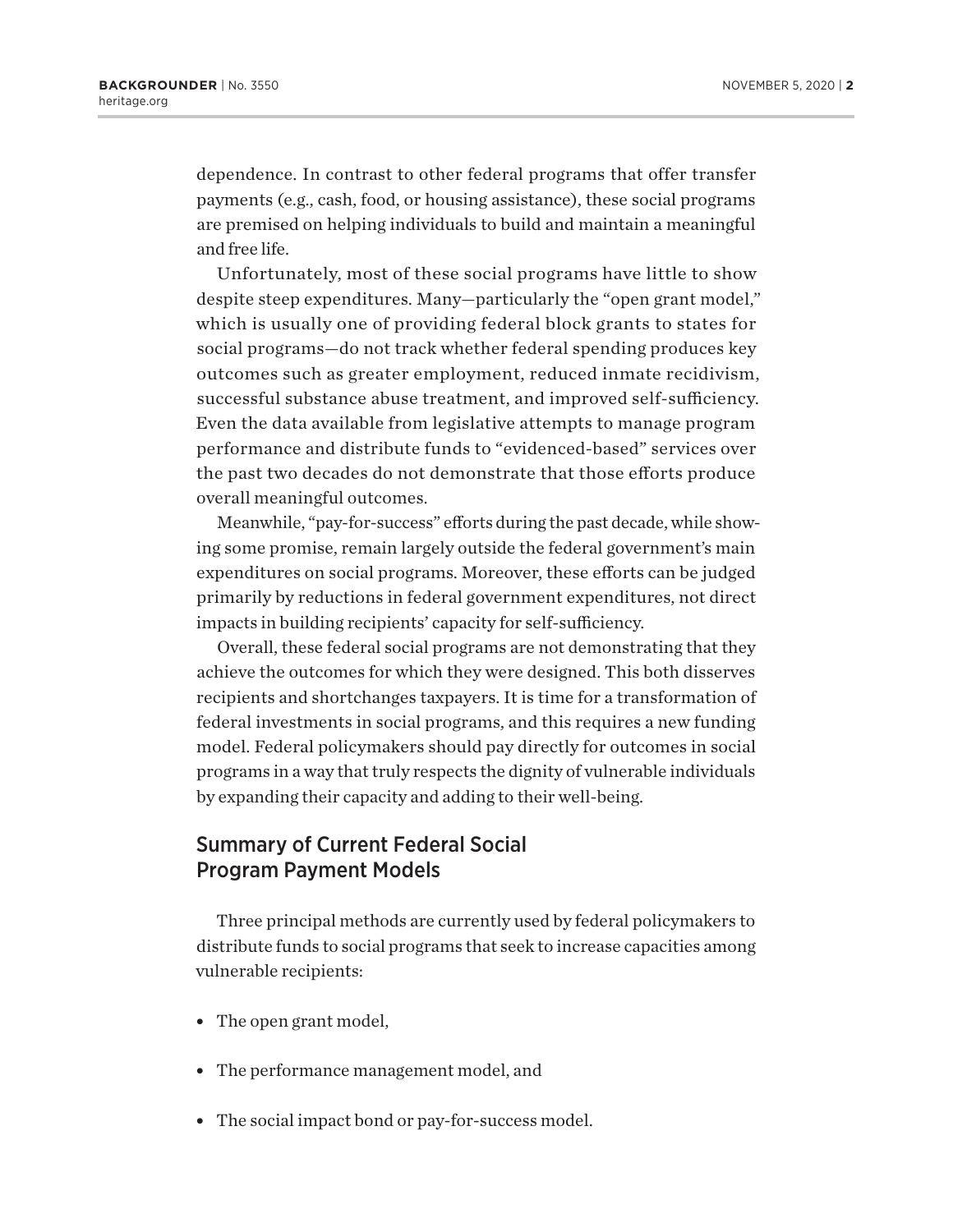Each of these models has shortcomings. To achieve the goals of capacity-building among recipients, a new funding model is required.

This paper proposes a new payment model to bring about transformation in these social programs: the pay-for-outcome model. Before describing this proposed model, however, a review of the current models is provided.

### The Open Grant Model

The open grant model characterizes many federal programs initiated as part of the 1960s Great Society as well as others that have proliferated since then. Federal executive agencies allocate these funds to states or directly to service providers according to the intended goals set by congressional legislation. One of the aspirations of the open grant model is to allow states or direct service providers to innovate in social programs based on distinctive local circumstances or the unique needs of the vulnerable individual.

Unfortunately, the vast majority of these initiatives do not produce convincing evidence that the programs work for their intended beneficiaries. There is often no serious data tracking or evidence that the outcomes for beneficiaries are achieved. As summarized by Yale University Law Professor Peter Schuck in 2014, "less than 1 percent of government spending is backed by even the most basic evidence of cost-effectiveness."1 This use of federal funds is fundamentally flawed, representing both a misuse of taxpayer funds and a failure to keep the promises made to the vulnerable individuals whom federal policymakers seek to aid.

Three large federal block grants intended to reduce poverty exemplify the problems inherent in the open grant model. These include the Social Services Block Grant (SSBG); the Community Services Block Grant (CSBG); and the Community Development Block Grant (CDBG).

• The SSBG is a \$1.7 billion-per-year federal block grant to states with five broad statutory goals intended to move individuals to self-sufficiency and eliminate dependence.2 States must identify their intended uses of the funds (over a quarter of which is spent on child protective services and foster care),<sup>3</sup> but there is no consistent collection of

<sup>1.</sup> Peter H. Schuck, *Why Government Fails So Often: And How It Can Do Better* (Princeton, NJ: Princeton University Press, 2014), p. 391.

<sup>2.</sup> U.S. Department of Health and Human Services, Administration for Children and Families, Office of Community Services, "SSBG Legislative Authority Summary," last reviewed June 10, 2019, https://www.acf.hhs.gov/ocs/resource/legislative-authority (accessed October 2, 2020).

<sup>3.</sup> Karen E. Lynch, "Social Services Block Grant," Congressional Research Service *In Focus* No. 10115, updated November 1, 2018, https://fas.org/sgp/crs/ misc/IF10115.pdf (accessed September 15, 2020).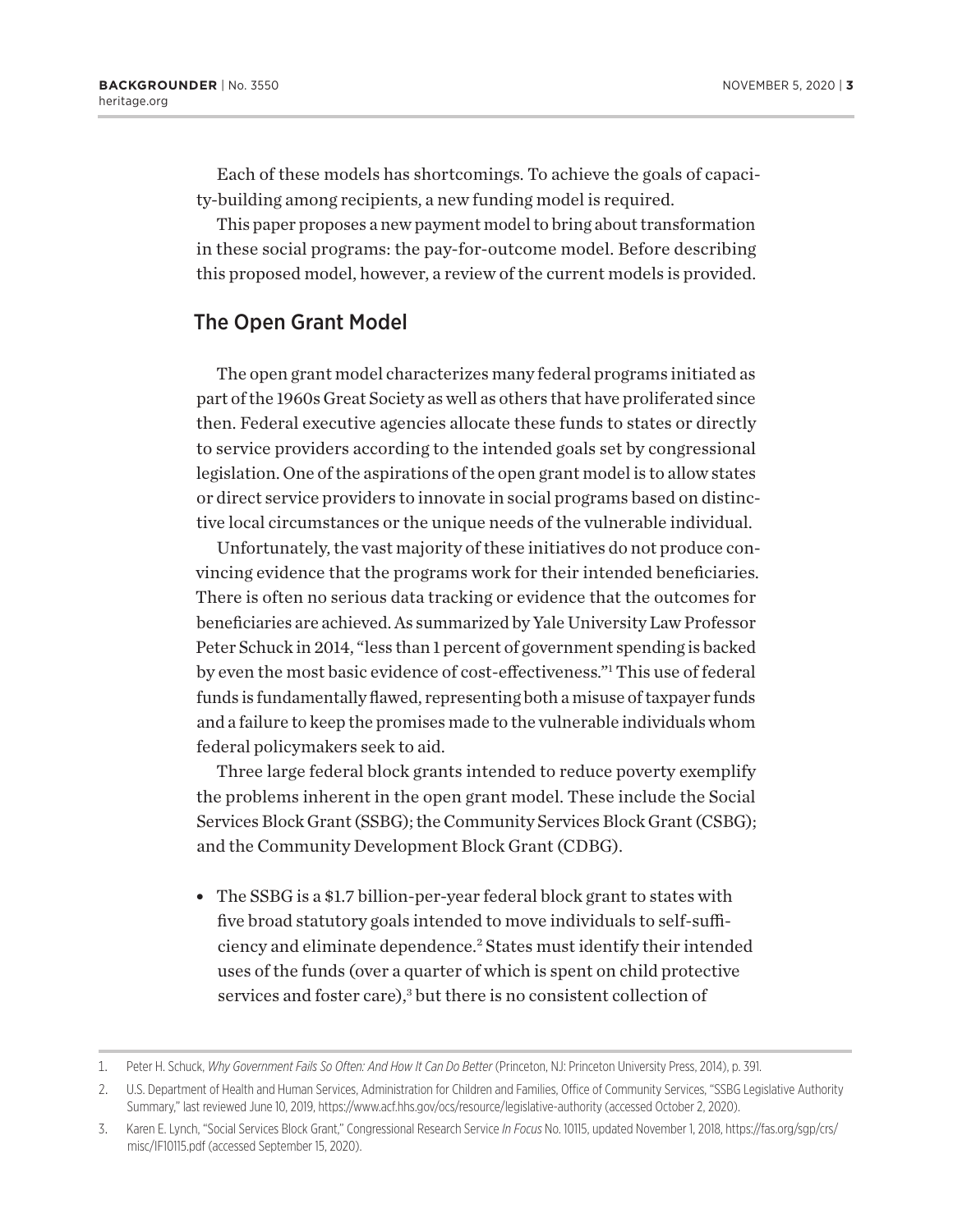outcome data that shows whether states achieve the SSBG program's intended goals.

- The CSBG distributes nearly \$700 million in federal funds annually to more than 1,000 local antipoverty programs through a state formula. The programs are duplicative, poorly targeted, and not funded on the basis of their achievement of measured performance outcomes. In 2019, the U.S. Government Accountability Office performed its most recent survey and audit of the data that the U.S. Department of Health and Human Services (HHS) collects on the efficacy of the program and concluded that there is little measurable evidence that this significant funding source achieves the goals that Congress intended it to achieve.<sup>4</sup>
- Operated by Department of Housing and Urban Development (HUD), the federal CDBG program spends \$3 billion per year, \$900 million of which HUD allocates to states. The CDBG was intended to provide housing assistance for low-income families, but its funds have often been funneled to high-income communities and to wasteful pork-barrel projects. For example, \$500,000 from the program was spent to expand a brewery in New York,<sup>5</sup> and \$1 million was used to restore a Michigan hotel.<sup>6</sup>

When not distributed directly to states, open grant model funds are distributed through federal agencies. The agencies outline the type of recipients they seek to assist and the general aims or activities that the recipients promise to undertake. In many cases, the federal agency overseeing the open grant does not track whether the services were supplied. Even when administrative agencies collect data from grant recipients, the data collection is focused on tracking provision of services, not outcomes for the beneficiaries. Grant recipients do not have to specify the intended number of services they expect to provide or the number of beneficiaries that will be reached per federal dollar expended.

<sup>4.</sup> U.S. Government Accountability Office, "Community Services Block Grant: Better Alignment of Outcome Measures with Program Goals Could Help Assess National Effectiveness," GAO-20-25, November 2019, passim, https://www.gao.gov/assets/710/702722.pdf (accessed October 2, 2020).

<sup>5.</sup> "State Grant to Support Wilson Brewery's NT Expansion," *Lockport Union-Sun Journal*, August 24, 2018, https://www.lockportjournal.com/news/local\_ news/state-grant-to-support-wilson-brewerys-nt-expansion-plan/article\_0e38eea0-6130-54b6-a360-781f6e449b1a.html (accessed October 2, 2019).

<sup>6.</sup> "Dilworth Hotel Project Gets \$1 Million Grant," *News-Review*, December 23, 2015, https://www.petoskeynews.com/featured-pnr/dilworth-hotel-projectgets-million-grant/article\_9141283b-01f6-58d4-95ae-c2ea4ed1185e.html?mode=jqm (accessed October 2, 2020).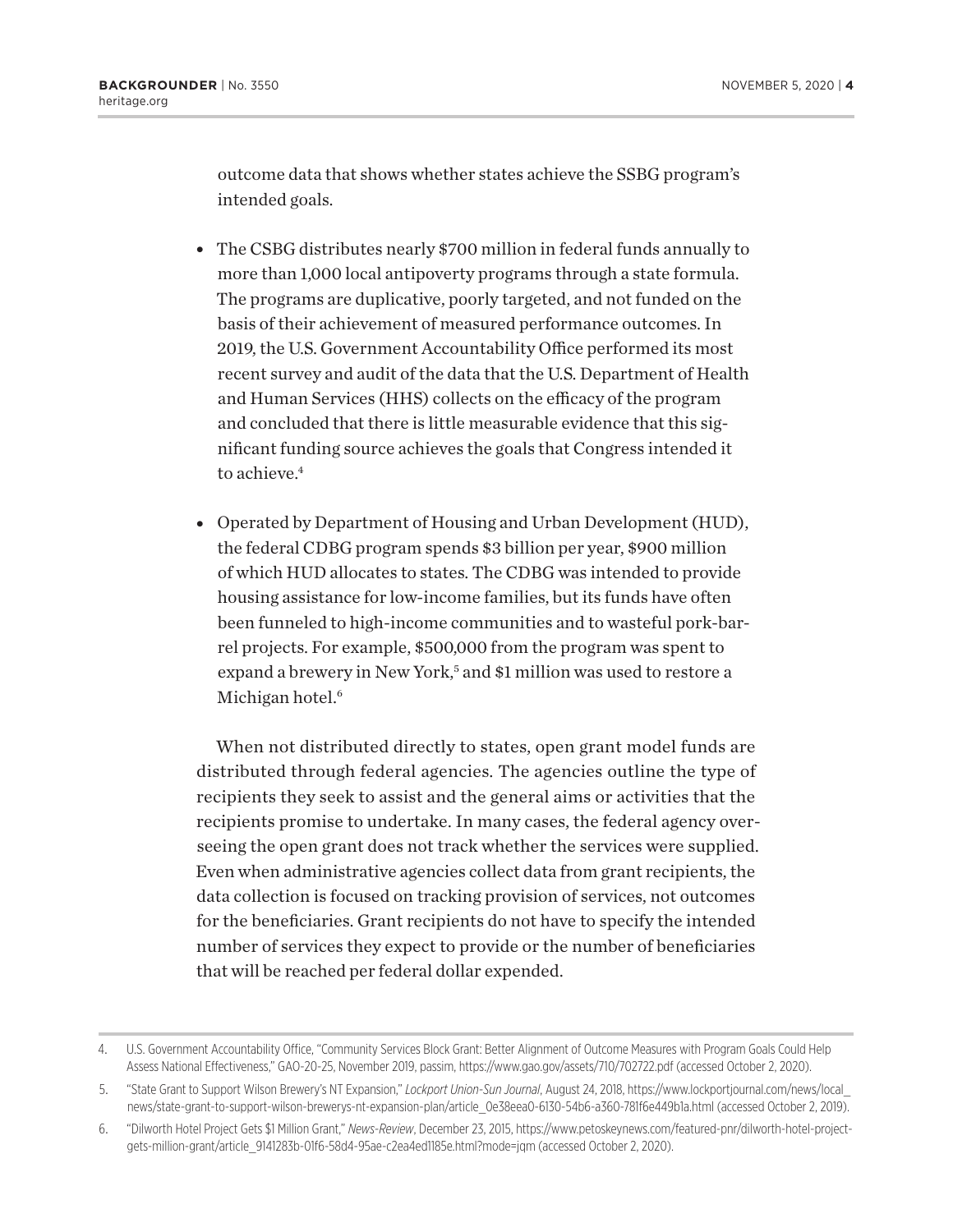Because open grants are largely distributed based on stated goals without outcome data collection and analysis, this model is unable to produce evidence that it achieves intended outcomes in the lives of vulnerable individuals. The overall persistence of the problems these programs seek to address suggests that they do not achieve those ends.

#### The Performance Management Model

Recognizing that the open grant model has significant flaws, over the past decade and a half a significant reform movement tried to improve the effectiveness of federally funded social programs.7 Federal legislators used program reauthorizations to implement the performance management model, which can take the form of three key reforms: collecting data on service provision and program performance, mandating that services deployed be supported by evidence, and requiring third-party outcome evaluations.

One of the most significant examples of congressional reauthorization that aimed to collect data and obtain performance analysis is the Workforce Innovation and Opportunity Act (WIOA),<sup>8</sup> enacted in 2014 to replace the Workforce Investment Act of 1998 (WIA).<sup>9</sup> In this reform, Congress attempted to move federal employment and training (E&T) programs from the open grant model to an evidence-collection and performance management model. The WIOA created a common performance accountability system for six core E&T programs. Despite that, in a 2019 report on the overall effectiveness of these government training programs, the White House Council of Economic Advisers concluded that "government job training programs appear to be largely ineffective and fail to produce sufficient benefits for workers to justify the costs."10

Another example of service data collection and outcome feedback based on available performance metrics is the Substance Abuse Prevention and Treatment (SAPT) Block Grant, which is intended to combat substance abuse.11 The main source of data to track these funds is the Treatment

<sup>7.</sup> David Leonhardt, "The Quiet Movement to Make Government Fail Less Often," *The New York Times*, July 15, 2014, https://www.nytimes. com/2014/07/15/upshot/the-quiet-movement-to-make-government-fail-less-often.html?abt=0002&abg=0 (accessed September 15, 2020).

<sup>8.</sup> H.R. 803, Workforce Innovation and Opportunity Act, Public Law 113-128, 128 Stat. 1425, 113th Cong., July 22, 2014, https://www.govinfo.gov/content/ pkg/PLAW-113publ128/pdf/PLAW-113publ128.pdf (accessed October 6, 2020).

<sup>9.</sup> H.R. 1385, Workforce Investment Act of 1998, Public Law 105-220, 112 Stat. 936, 105th Cong., August 7, 1998, https://www.govinfo.gov/content/pkg/ PLAW-105publ220/pdf/PLAW-105publ220.pdf (accessed October 6, 2020).

<sup>10.</sup> Executive Office of the President of the United States, Council of Economic Advisers, *Government Employment and Training Programs: Assessing the Evidence on Their Performance*, June 2019, p. 2, https://www.whitehouse.gov/wp-content/uploads/2019/06/Government-Employment-and-Training-Programs.pdf (accessed October 2, 2020).

<sup>11.</sup> See 42 U.S.C. §300, https://www.law.cornell.edu/uscode/text/42/300 (accessed October 6, 2020).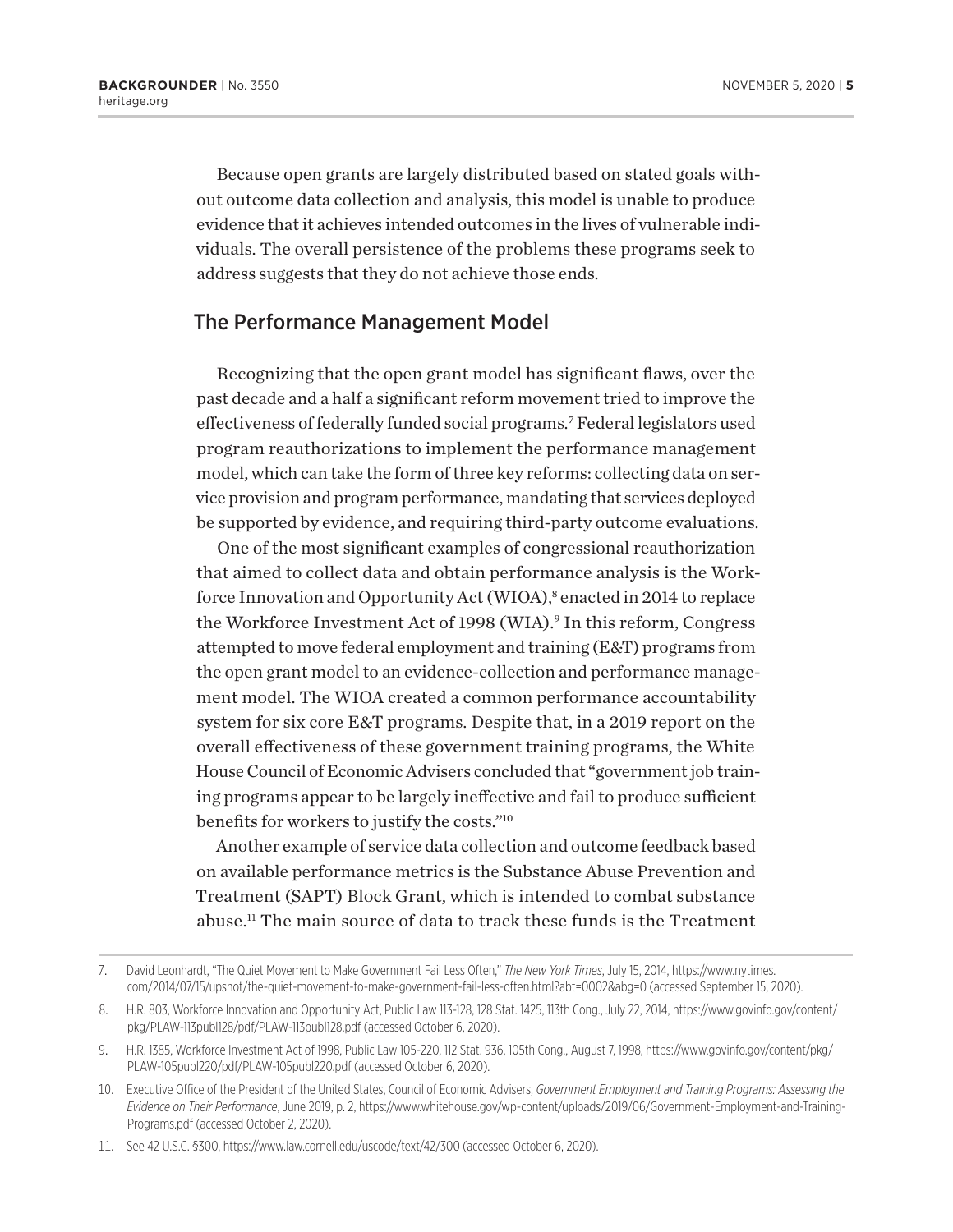Episode Data Set (TEDS), a national data system of publicly funded substance abuse treatment facilities' admissions and discharges.12 Again, this system attempts to track provision of services, not outcomes for individuals at risk of continuing addiction or, in the worst case, death through overdose. The Substance Abuse and Mental Health Services Administration (SAMHSA) within HHS also used the Performance Management Reporting Tool (PMRT) to review the effects of these funds, but "there is no empirical evidence that such feedback leads to an improvement in performance."13

A second key aspect of the performance management model is the requirement that direct service providers deliver "evidenced-based" services, meaning that the program should be able to provide only services that have been evaluated and shown to have made a positive, statistically significant difference for the beneficiary. Unfortunately, many "evidence-based" programs fail to produce outcomes as intended. Generally, "evidence-based" programs are approved after investigators test the effect of services at an original demonstration site.

The evidence-based paradigm involves a presumed linked chain leading from random control trials to a flourishing social program sector. In reality, however, each link in this chain is weak. Overall, the paradigm rests on the following sequence of questionable assumptions:

- In any given field, a small number of programs can be evaluated by random control trials (RCTs); among the small set of trials, a number of clearly successful programs will be found.
- These successful programs can be studied and then serve as "model" programs that can be replicated across the relevant social program sector.
- The "replicated" versions of the programs will perform as effectively as the original RCT-tested versions.
- Replicated models will readily displace other older programs.

<sup>12.</sup> U.S. Department of Health and Human Services, Substance Abuse and Mental Health Services Administration, "Treatment Episode Data Set (TEDS)," https://www.samhsa.gov/data/data-we-collect/teds-treatment-episode-data-set (accessed October 6, 2020).

<sup>13.</sup> Lawrence A. Palinkas, Suzanne E. Spear, Sapna J. Mendon, Juan Villamar, Thomas Valente, Chi-Ping Chou, John Landsverk, Shepperd G. Kellam, and C. Hendricks Brown, "Measuring Sustainment of Prevention Programs and Initiatives: A Study Protocol," *Implementation Science*, Vol. 11, Issue 1 (December 2015), https://link.springer.com/article/10.1186/s13012-016-0467-6 (accessed October 6, 2020).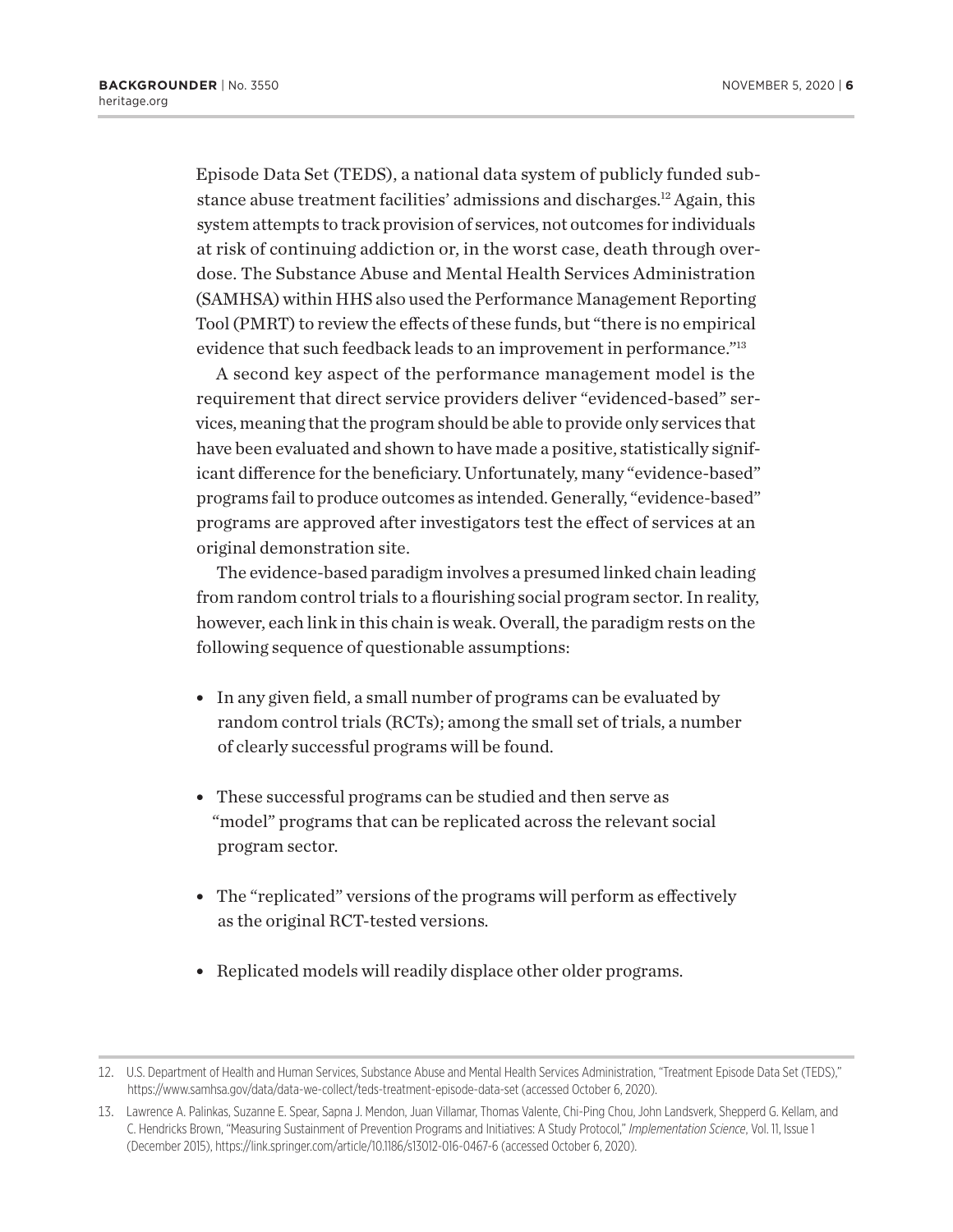• A desirable level of effective service delivery will thereby be established and maintained throughout the sector even though the operation of most individual providers will not be meaningfully measured or tested.

The evidence-based paradigm is inadequate for at least six reasons.

*First*, at any given time, there are thousands of individual social programs in operation in a wide variety of fields such as drug treatment, anti-recidivism, and employment services. How policymakers determine which services are evidenced-based is normally based on a single demonstration of results, which can be subject to "single-instance fallacy."14 RCT experiments will probably examine no more than a dozen of these thousands of operations each year. Only a small fraction of those evaluated will be found to have significant effects, and those effects will often be modest. It is therefore unlikely that a handful of RCT evaluations can uncover many "hidden gems" within this myriad of programs.

*Second*, the performance management model also runs afoul of replication fallacy: a common assumption that if a program can be evaluated and proven to have results in the initial location, scaling up or replicating the original method in another location is both possible and advisable. Most RCT evaluations are like "black boxes." Although some programs appear successful, it is often unclear why they succeeded, and the most important factors behind their success (such as a charismatic leader) are not measurable. Even positive studies do not guarantee that cloning those programs and replicating them throughout the country will prove to be successful.

*Third*, even when an evaluation documents a highly successful model program, history suggests that it is nearly impossible to replicate that model effectively in other locations. Where there is evidence of original single-instance effectiveness and subsequent studies of wider implementation, the broader program results often do not live up to the promise of

<sup>14.</sup> A single study is not normally considered scientifically significant evidence. According to Food and Nutrition Administration guidance, for example, "A single clinical experimental finding of efficacy, unsupported by other independent evidence, has not usually been considered adequate scientific support for a conclusion of effectiveness." U.S. Department of Health and Human Services, Food and Drug Administration, Center for Drug Evaluation and Research (CDER) and Center for Biologics Evaluation and Research (CBER), "Guidance for Industry: Providing Clinical Evidence of Effectiveness for Human Drug and Biological Products," May 1998, p. 4, https://www.fda.gov/files/drugs/published/Providing-Clinical-Evidenceof-Effectiveness-for-Human-Drug-and-Biological-Products..pdf (accessed October 6, 2020). This is because one positive outcome could be as good as random chance (one in 20). Unfortunately, in determining which services are "evidenced-based," the policymaker looks at the evidence of one instance of services, which leaves the "evidence-based" services open to being statistical flukes. John P. A. Ioannidis, "Why Most Published Research Findings Are False," *PLoS Medicine*, Vol. 2, No. 8 (August 2005), p. e124, https://journals.plos.org/plosmedicine/article/file?id=10.1371/journal. pmed.0020124&type=printable (accessed October 6, 2020).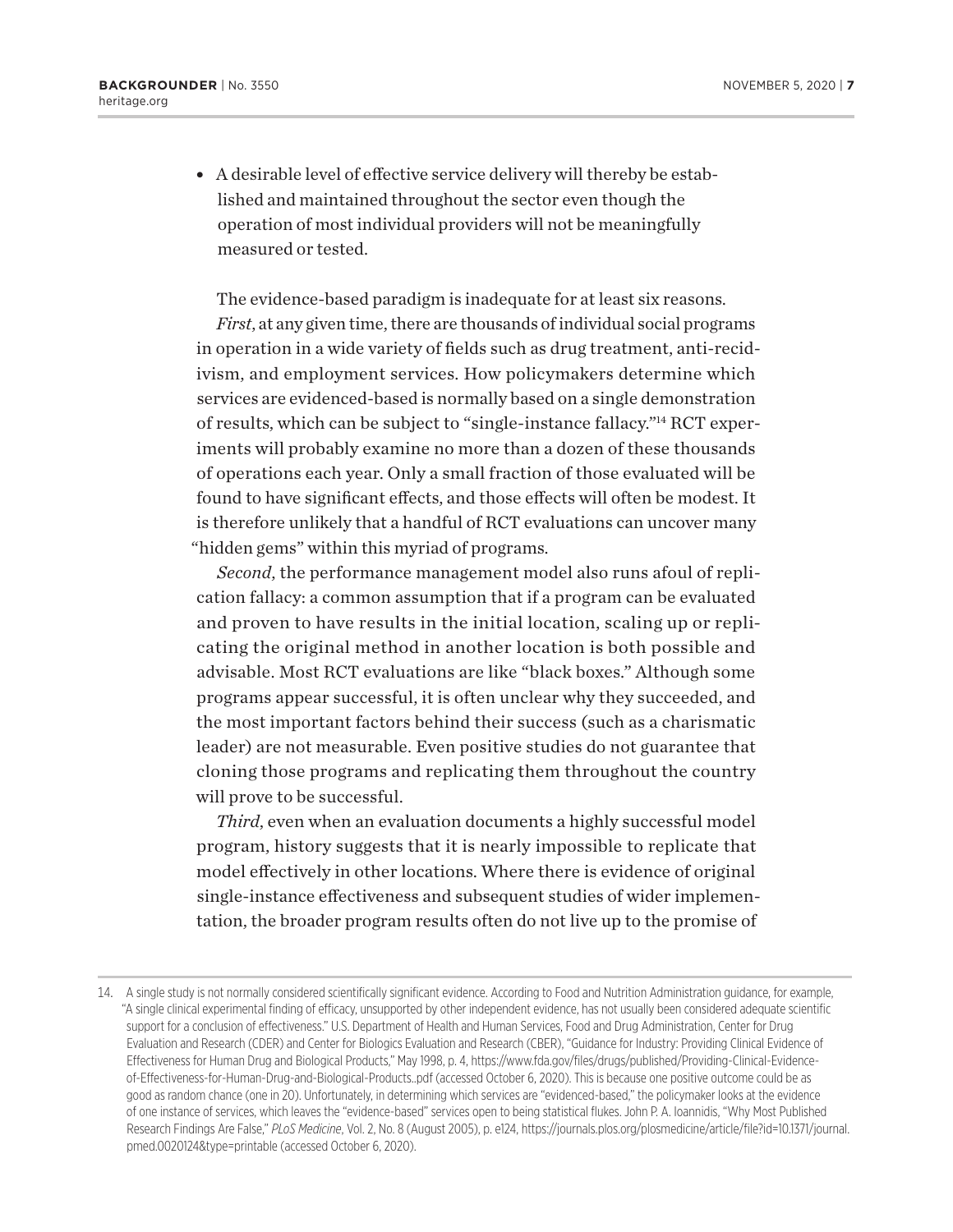the original demonstration.15 As Straight Talk on Evidence puts it, "even a well-conducted RCT with blockbuster findings…generally does not provide a sufficient basis for widespread program implementation; there is a good chance that the program would not produce the hoped-for effects if implemented in new jurisdictions."16

*Fourth*, even in the unlikely event that a highly successful, replicable model is found, it is unlikely that a social program sector will readily "retool" to follow the model. Change is difficult, and replicating the success of one model suggests that many existing organizations, skills, and workers are unsuccessful and should be replaced or reformed. Bureaucratic inertia, historic ties, institutional ethos, and the instinct for organizational self-preservation all bolster the status quo. "Replicating a new model" often means little more than inserting a new set of buzzwords into the next grant application.

*Fifth*, even if the effort at replication is sincere, the "evidence-based" paradigm at best establishes broad programmatic guidance within a service sector. But the paradigm does not assess the thousands of individual service providers and therefore cannot separate "gems from lemons" at the specific provider level.

The Hawaii Opportunity Probation with Enforcement (HOPE) program, for example, had initial positive findings that did not carry over to the subsequent expansion. HOPE was a probation program that was found to have a significant effect on recidivism: Participants had a 55 percent reduction in rearrests in the 12 months following release.<sup>17</sup> Based on this evidence, the program was quickly replicated and expanded to 28 locations in four other states (Arkansas, Massachusetts, Oregon, and Texas). However, the National Institute of Justice later commissioned another randomized controlled trial of the expansion programs and found far less effect.<sup>18</sup>

Another example is the Maternal, Infant, and Early Childhood Home Visiting (MIECHV) program for vulnerable mothers that has been widely acclaimed as evidence-based. Congress authorized the program in 2010,

<sup>15.</sup> Ioannidis, "Why Most Published Research Findings Are False," p. e124.

<sup>16.</sup> Larry Orr, "If at First You Succeed, Try Again!" Straight Talk on Evidence, August 16, 2017, https://www.straighttalkonevidence.org/2017/08/16/if-atfirst-you-succeed-try-again/ (accessed October 6, 2020).

<sup>17.</sup> Angela Hawken and Mark Kleiman, "Managing Drug Involved Probationers with Swift and Certain Sanctions: Evaluating Hawaii's HOPE," submitted to the U.S. Department of Justice, December 2009, https://www.ncjrs.gov/pdffiles1/nij/grants/229023.pdf (accessed October 6, 2020), and Coalition for Evidence-Based Policy, "Hawaii's Opportunity Probation with Enforcement (HOPE) Program," *Newsletter Summary*, February 2011, https://www. straighttalkonevidence.org/content/uploads/2018/03/HOPE-Probation-Evidence-Summary.pdf (accessed October 22, 2020).

<sup>18.</sup> Pamela K. Lattimore, Doris Layton MacKenzie, Gary Zajac, Debbie Dawes, Elaine Arsenault, and Stephen Tueller, "Outcome Findings from the HOPE Demonstration Field Experiment: Is Swift, Certain, and Fair an Effective Supervision Strategy?" *Criminology & Public Policy*, Vol. 15, Issue 4 (November 2016), pp. 1103–1141.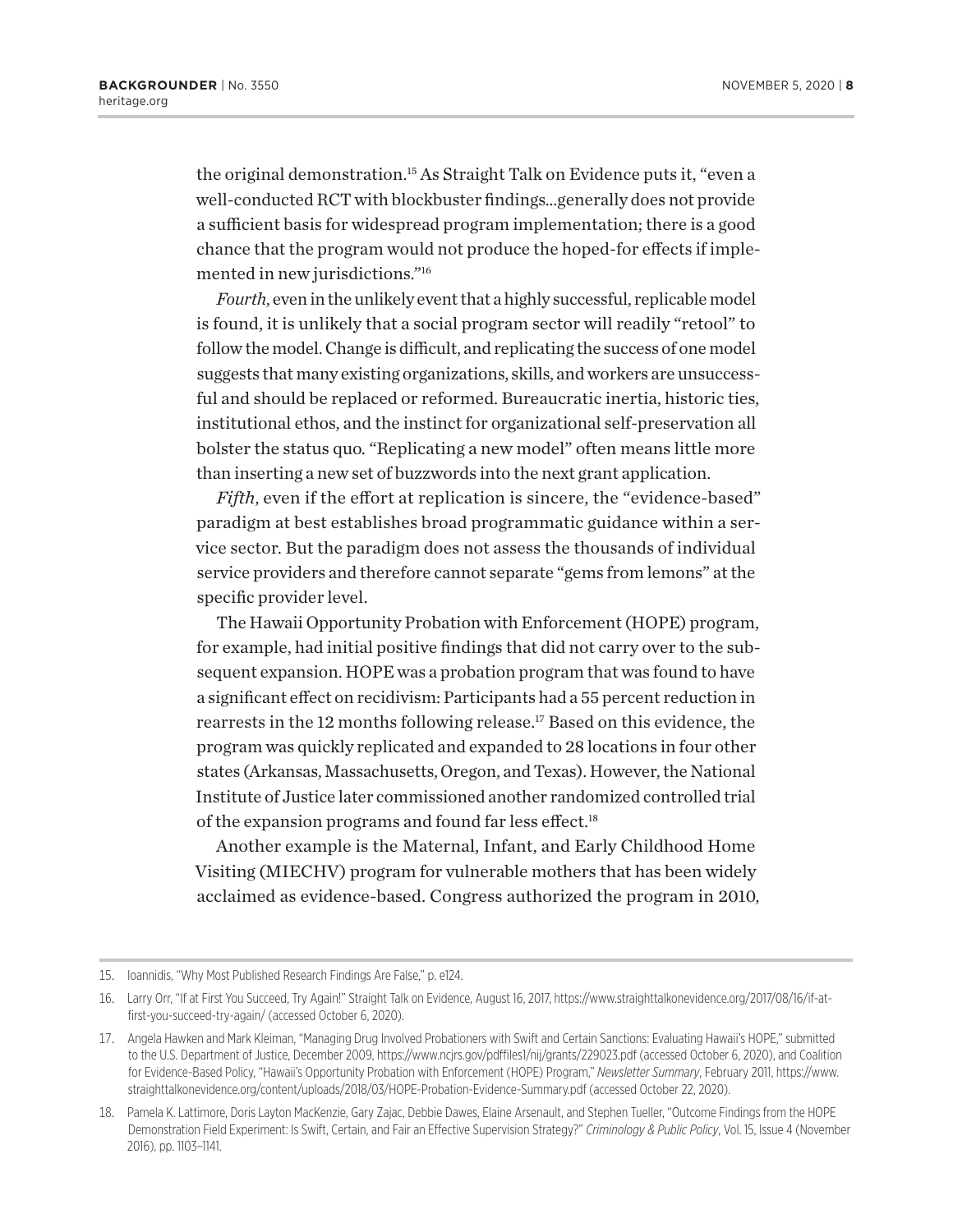despite the finding of a 2004 meta-analysis of home visitation programs that overall outcomes were not achieved.19 As of June 2017, HHS determined that 18 individual services were "evidenced-based."20 The program currently expends \$400 million a year to fund those services.<sup>21</sup> However, in 2019, HHS found in its first early evaluation of program effectiveness that there was little difference in outcomes between the treatment and control groups: "No outcome area stands out as one where home visiting programs had large effects."<sup>22</sup>

*Sixth*, the third key attribute of the performance management model is the requirement for randomized controlled trials $23$  and third-party evaluations.24 However, the best application of the scientific gold standard analysis of federal programs' data still indicates that the social programs are not achieving measurable impacts for participants.25 As summarized in a 2018 review of the 13 known large RCTs of federal programs, "Eleven of the 13 RCTs found that the programs produced either no significant positive effects on the key targeted outcomes or small positive effects that dissipated shortly after participants completed the program."26

<sup>19.</sup> Monica A. Sweet and Mark Applebaum, "Is Home Visiting an Effective Strategy? A Meta-Analytic Review of Home Visiting Programs for Families with Young Children" *Child Development,* Vol 75, No. 5 (September 2004), pp. 1435–1456.

<sup>20.</sup> Adrienne L. Fernandes-Alcantara, "Maternal, Infant and Early Childhood Home Visiting (MIECHV) Program: Background and Funding," Congressional Research Service *Report for Members and Committees of Congress*, updated November 21, 2018, p. 20, https://fas.org/sgp/crs/misc/R43930.pdf (accessed October 6, 2020).

<sup>21.</sup> U.S. Department of Health and Human Services, Administration for Children and Families, Health Resources and Services Administration, Maternal and Child Health Bureau, "The Maternal, Infant and Early Childhood Home Visiting Program: Partnering with Parents to Help Children Succeed," April 2020, p. [1], https://mchb.hrsa.gov/sites/default/files/mchb/MaternalChildHealthInitiatives/HomeVisiting/pdf/programbrief.pdf (accessed October 6, 2020).

<sup>22.</sup> Charles Michalopoulos, Kristen Faucetta, Carolyn J. Hill, Ximena A. Portilla, Lori Burrell, Helen Lee, Anne Duggan, and Virginia Knox, *Impacts on Family Outcomes of Evidence-Based Early Childhood Home Visiting: Results from the Mother and Infant Home Visiting Program Evaluation*, U.S. Department of Health and Human Services, Administration for Children and Families, Office of Planning, Research, and Evaluation *Report* No. 2019-07, January 18, 2019, p. iii, https://www.acf.hhs.gov/opre/resource/impacts-family-outcomes-evidence-based-early-childhood-home-visiting-results-mother-infanthome-visiting-program-evaluation (accessed October 6, 2020).

<sup>23.</sup> Tom Kalil, "Funding What Works: The Importance of Low-Cost Randomized Controlled Trials," White House Blog, July 9, 2014, https:// obamawhitehouse.archives.gov/blog/2014/07/09/funding-what-works-importance-low-cost-randomized-controlled-trials (accessed October 6, 2020).

<sup>24.</sup> Coalition for Evidence-Based Policy, "Practical Evaluation Strategies for Building a Body of Proven-Effective Social Programs: Suggestions for Research and Program Funders," October 2013, http://coalition4evidence.org/wp-content/uploads/2014/05/Practical-Evaluation-Strategies-2013.pdf (accessed October 6, 2020).

<sup>25.</sup> David B. Muhlhausen, "Do Federal Social Programs Work?" Heritage Foundation *Backgrounder* No. 2884, March 19, 2014, http://thf\_media. s3.amazonaws.com/2014/pdf/BG2884.pdf, and David Muhlhausen, "Evidence-Based Policymaking: An Idea Whose Time Has Come," testimony before the Subcommittee on Human Resources, Committee on Ways and Means, U.S. House of Representatives, March 17, 2015, https://www.heritage.org/ article/testimony-evidence-based-policymaking-idea-whose-time-has-come.

<sup>26.</sup> These gold-standard program evaluations include education-focused programs such as Head Start, Even Start, Community Learning Centers, Abstinence Education, Teacher Incentive Fund, Student Mentoring, and Upward Bound. The evaluations also include job training programs like Job Corps and National Guard Youth Challenge. See Straight Talk on Evidence, "When Congressionally-Authorized Federal Programs Are Evaluated in Randomized Controlled Trials, Most Fall Short. Reform Is Needed," June 13, 2018, https://www.straighttalkonevidence.org/2018/06/13/whencongressionally-authorized-federal-programs-are-evaluated-in-randomized-controlled-trials-most-fall-short-reform-is-needed/ (accessed October 6, 2020).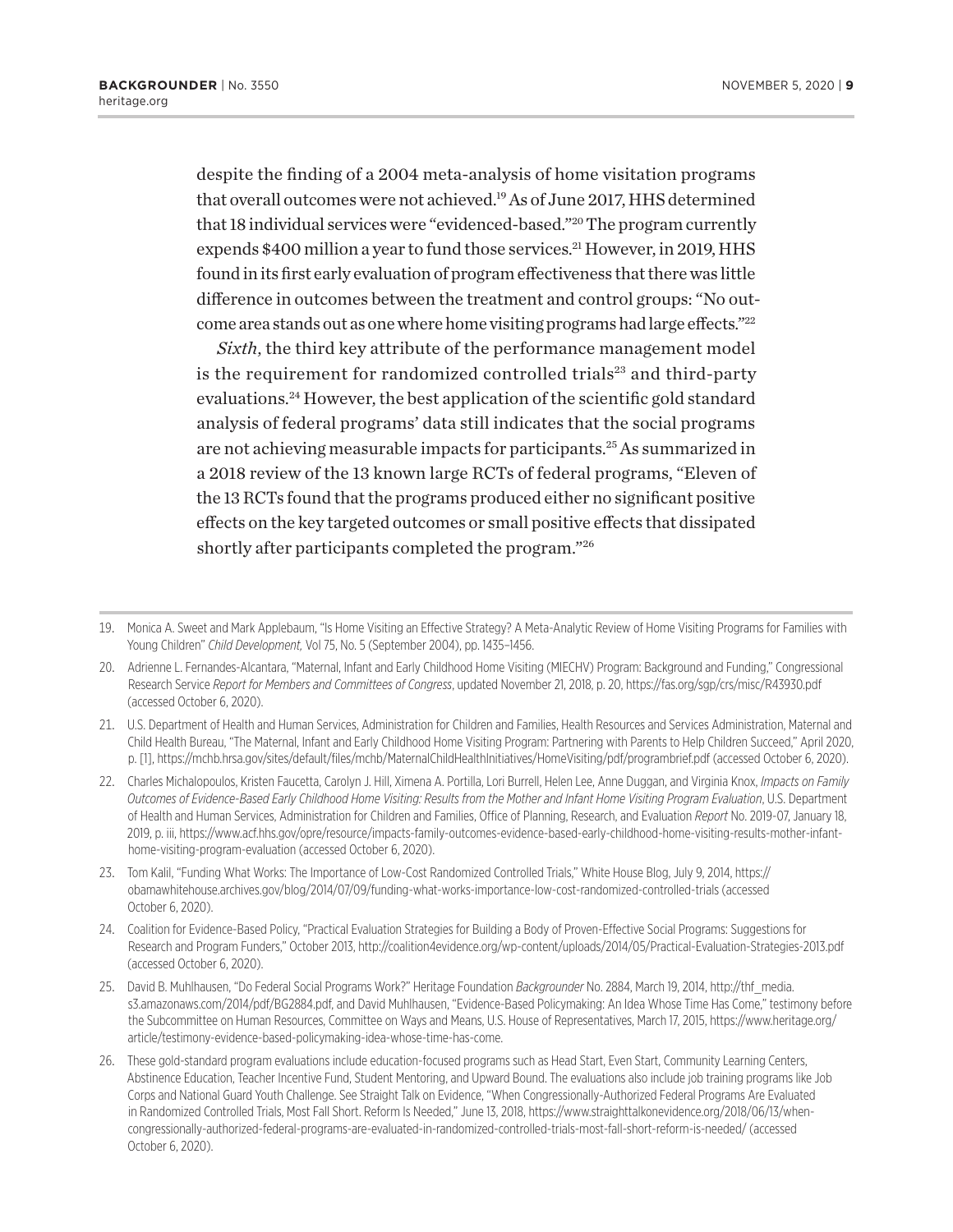One social program with a large RCT analysis is the Teen Pregnancy Prevention (TPP) program. TPP is a federal grant program that, pursuant to reauthorization and reform in 2009, should be distributing 75 percent of its funds to "evidence-based" approaches. Analysis of TPP's grants from 2010–2014, however, reveals that only four of 24 funded models reduced teen pregnancy rates.<sup>27</sup>

Like HOPE, MIECHV, and TPP, the Head Start program is another illustration of initial promise unsupported by subsequent RCT studies. Head Start is one of the longest-running programs designed to help underprivileged children. The more than \$10 billion-per-year federal preschool program was founded as part of Lyndon B. Johnson's 1964 War on Poverty and modeled on the promise of the small-scale Perry Preschool and Carolinian Abecedarian programs.28 A large-scale, rigorous study was required by Congress in 1998, and in October 2012, HHS released its comprehensive final report, which demonstrated that any advantages gained through Head Start are short-term and undetectable by the time a participant reaches the third grade.<sup>29</sup>

It is a step in the right direction that policymakers and executive agencies began to collect and track data on outcomes for beneficiaries and that Congress began to require randomized controlled trials of major programs' outcome measures. However, the available evidence shows that the key reforms of the performance measurement model generally have not produced results for vulnerable individuals.

#### The Social Impact Bond/Pay-for-Success Model

Over the past decade, there has been another evolution in social programs as policymakers sought provable and sustainable results in social programs. Social impact bonds (SIBs), as they are known in the United Kingdom, or pay-for-success programs, as they are known in the U.S., are models in which private investors fund up-front costs for social programs to innovate in interventions to assist vulnerable individuals.

<sup>27.</sup> Straight Talk on Evidence, "Evidence-Based Policy 'Lite' Won't Solve U.S. Social Problems: The Case of HHS's Teen Pregnancy Prevention Program," June 18, 2019, https://www.straighttalkonevidence.org/2019/06/18/evidence-based-policy-lite-wont-solve-u-s-social-problems-the-case-of-hhssteen-pregnancy-prevention-program/ (accessed October 15, 2020).

<sup>28.</sup> U.S. Department of Health and Human Services, Administration for Children and Families, Head Start, Early Childhood Learning and Knowledge Center, "Head Start History," https://eclkc.ohs.acf.hhs.gov/about-us/article/head-start-history (accessed September 15, 2020), and Lawrence J. Schweinhart, "Long-term Follow-up of a Preschool Experiment," *Journal of Experimental Criminology*, Vol. 9, Issue 4 (December 2013), p. 389–409, https://link.springer.com/content/pdf/10.1007/s11292-013-9190-3.pdf (accessed October 15, 2020).

<sup>29.</sup> Michael Puma, Stephen Bell, Ronna Cook, Camilla Heid, Pam Broene, Frank Jenkins, Andrew Mashburn, and Jason Downer, *Third Grade Follow-up to the Head Start Impact Study: Final Report*, U.S. Department of Health and Human Services, Administration for Children and Families, Office of Planning, Research and Evaluation, OPRE *Report* No. 2012-45, October 2012, https://www.acf.hhs.gov/sites/default/files/opre/head\_start\_report.pdf (accessed October 15, 2020).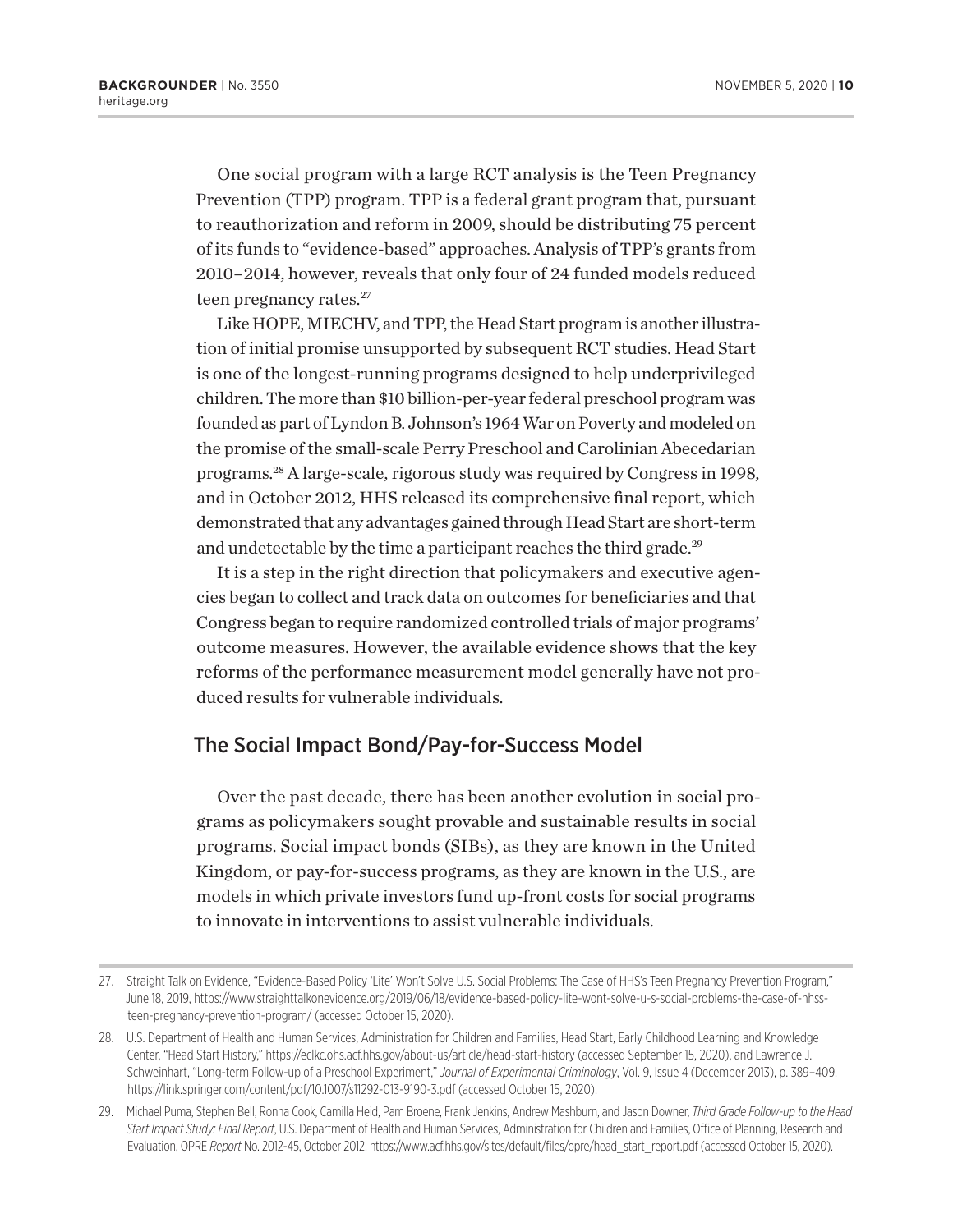In a major difference from both the open grant and performance management models, in this model, the government repays the private investor only after a predefined goal is achieved, sometimes with an additional financial return. This moves social programs from paying for services to paying only for predefined and measurable outcomes. Most pay-for-success models have these primary players: government (national, regional, or local); the private-sector up-front investor; a direct service provider; and a third-party evaluator. The private investors and service provider are financially entirely responsible for achieving the results for the intended beneficiaries.

Generally, pay-for-success programs to date have invested in criminal justice, homelessness, child welfare, early childhood education, and youth development programs. The "outcome" or success metric will vary by each of these interventions. In many of the youth-focused programs, the success of the social impact bond will be judged by whether they avoided common problems such as, for instance, achieving a reduction in recidivism—i.e., returning to incarceration—or realizing a reduction in the percentage of children who need special education in kindergarten.

As of July 2019, 132 known SIBs had been launched in 25 countries.<sup>30</sup> The movement began in the United Kingdom just as the country began to search for alternative funding models to resource and transform its public welfare programs after the Great Recession and subsequent austerity measures.

One of the first SIBs ever funded was focused on recidivism within the criminal justice system. The Peterborough prison in eastern England created a SIB called One Service in 2011. The intervention was focused on prisoners who served terms of less than 12 months. The goal was to reduce recidivism by a target 10 percent and at least 7.5 percent among the recently released prisoners compared to a control group.<sup>31</sup> The RAND Corporation evaluation showed an 8.4 percent reduction (but not the target 10 percent) in recidivism in the first cohort.<sup>32</sup>

In the United States, the pay-for-success projects began as state initiatives, with the first launching in 2013. There are now 26 ongoing projects in 13 states. It takes years for many of these projects to be implemented and to demonstrate results, and most last a minimum of four years. Therefore, because many currently funded projects were launched in 2015 or

<sup>30.</sup> Social Finance, "Impact Bond Global Database," https://sibdatabase.socialfinance.org.uk/ (accessed October 15, 2020).

<sup>31.</sup> Emma Disley, Chris Giacomantonio, Kristy Kruithof, and Megan Sim, *The Payment by Results Social Impact Bond Pilot at HMP Peterborough: Final Process Evaluation Report*, United Kingdom Ministry of Justice *Analytical Series*, 2015, pp. 3 and 14, https://assets.publishing.service.gov.uk/ government/uploads/system/uploads/attachment\_data/file/486512/social-impact-bond-pilot-peterborough-report.pdf (accessed October 15, 2020).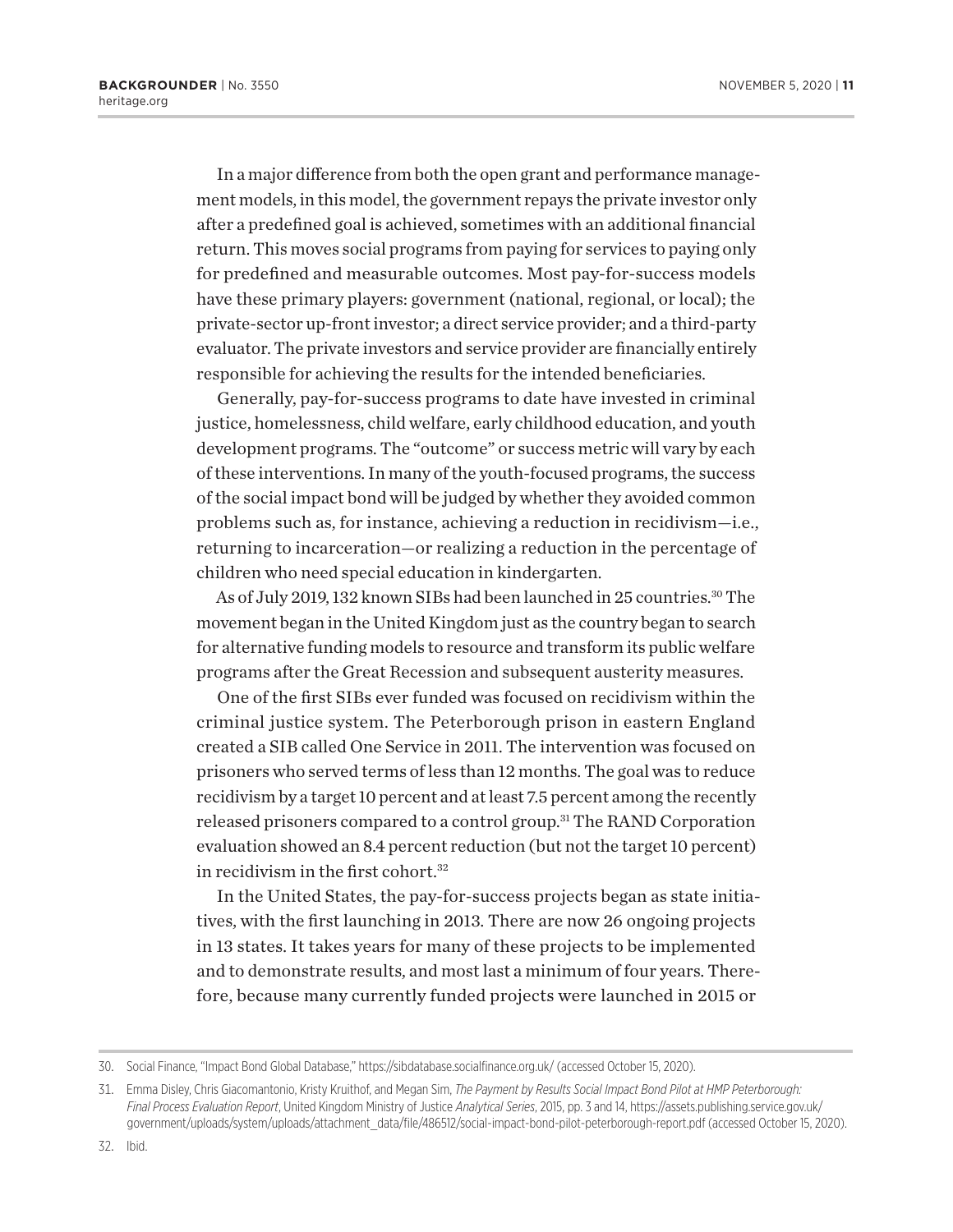later, most do not yet have outcome data. For that reason, the U.S. review is limited to projects with available data, and most cases still have only preliminary results.

Because the United States has a high recidivism rate (within three years, nearly half of all prisoners released in 2005 were imprisoned again),<sup>33</sup> many U.S. pay-for-success projects are focused on lowering the recidivism rate. This includes the first U.S. project, the \$9.6 million New York City Rikers Adolescent Behavioral Learning Experience (ABLE) program was begun in 2013 to reduce recidivism among 4,458 formerly incarcerated youth who were 16–18 years old. The project's goal was a 10 percent reduction in the recidivism rate from the historical Rikers rate of 50 percent. A study published by the Vera Institute of Justice concluded that the project's recidivism reduction was not statistically significant, and the initiative was ended in August 2015.34

Other recidivism projects have been initiated, including a State of New York project funded with a \$12 million U.S. Department of Labor grant to increase employment by five points and reduce recidivism by eight points among 2,000 formerly incarcerated individuals in Rochester and New York City, with services to be provided by the Center for Economic Opportunities.35 However, third-party evaluations for these projects are not yet publicly available.

Other early U.S. pay-for-success projects have concentrated on early education. Utah focused on low-income children with a \$7 million project that funded preschool slots for three-year-old and four-year-old low-income children who were at risk of needing special education.<sup>36</sup> The project began in 2013 for a seven-year period. In 2015, investors and the state reported that 99 percent of the first cohort of "at-risk" children in the Utah program had avoided special education and that \$267,000 had been

<sup>33.</sup> Matthew R. Durose, Alexia D. Cooper, and Howard N. Snyder, "Recidivism of Prisoners Released in 30 States in 2005: Patterns from 2005 to 2010," U.S. Department of Justice, Office of Justice Programs, Bureau of Labor Statistics Special Report No. NCJ 244205, April 2014, p. 1, https://www.bjs.gov/ content/pub/pdf/rprts05p0510.pdf (accessed October 15, 2020).

<sup>34.</sup> Jim Parsons, Chris Weiss, and Qing Wei, "Impact Evaluation of the Adolescent Behavioral Learning Experience (ABLE) Program," Vera Institute of Justice, September 2016, https://www.vera.org/downloads/publications/rikers-adolescent-behavioral-learning-experience-evaluation.pdf (accessed October 15, 2020).

<sup>35.</sup> News release, "Governor Cuomo Announces New York the First State in the Nation to Launch Pay for Success Project in Initiative to Reduce Recidivism," New York State, Office of Governor Andrew M. Cuomo, December 20, 2013, https://www.governor.ny.gov/news/governor-cuomoannounces-new-york-first-state-nation-launch-pay-success-project-initiative (accessed October 15, 2020).

<sup>36.</sup> Jeff Edmondson, Bill Crim, and Allen Grossman, "Pay-for-Success Is Working in Utah," *Stanford Social Innovation Review*, October 27, 2015, https://ssir. org/articles/entry/pay\_for\_success\_is\_working\_in\_utah (accessed October 15, 2020), and Benjamin Wood, "Preschool Paying off for Goldman Sachs and Utah Kids, According to United Way," *The Salt Lake Tribune*, October 7, 2015, https://archive.sltrib.com/article.php?id=3032598&itype=CMSID (accessed October 15, 2020).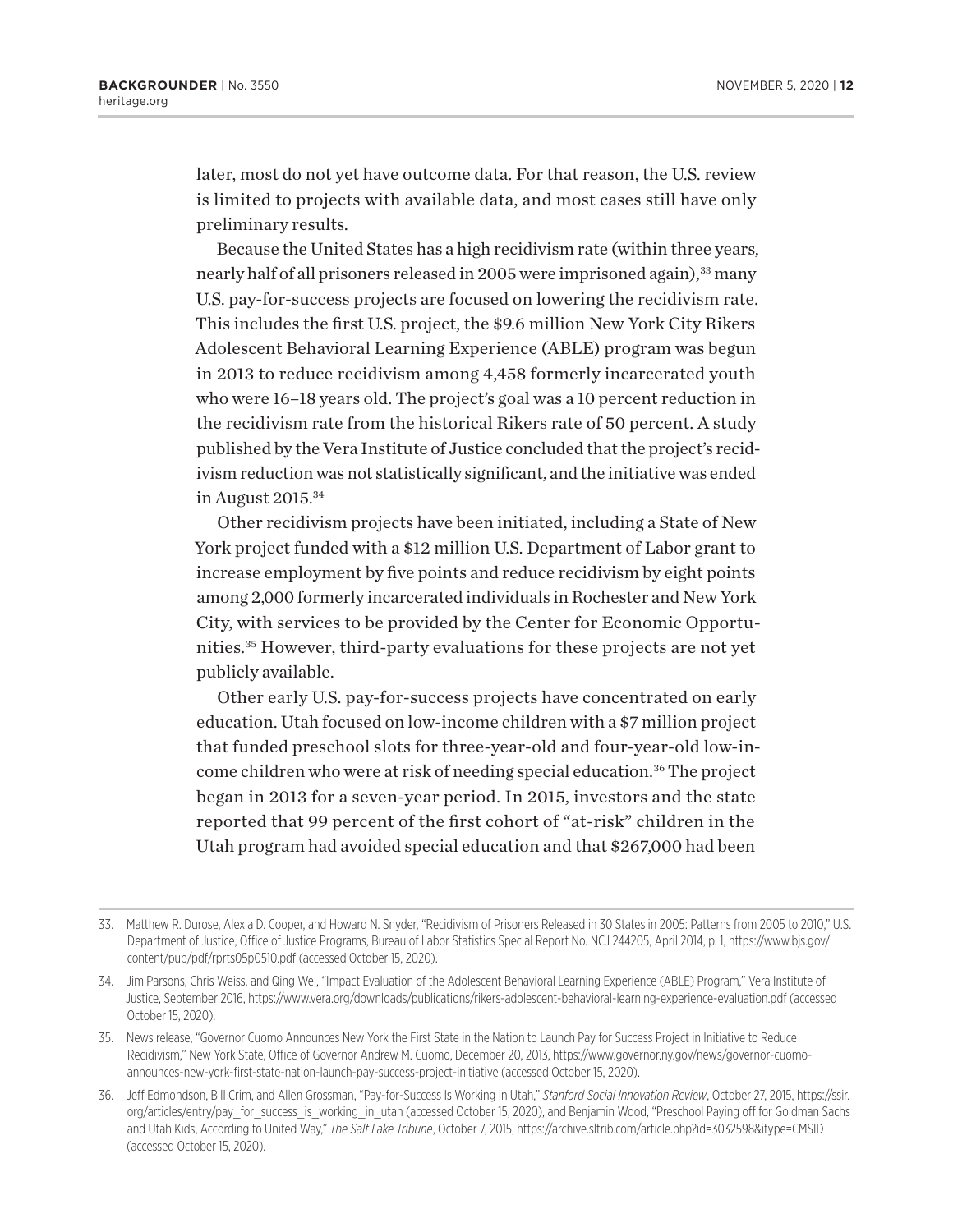paid out to investors.37 However, some researchers cited concerns with the initial estimation of the number of children potentially needing special education.<sup>38</sup>

Chicago funded another preschool pay-for-success program. The city appropriated \$17 million for 2,600 slots across nine preschools for fouryear-old low-income children.39 The project initially saw 4.38 percent of children needing special education programming in kindergarten, 1.73 percentage points lower than the cohort's comparison group.40 Investors were paid \$9,100 plus interest for every child in the first cohort who did not need special education.41

The first federal pay-for-success initiative, the Social Impact Partnerships to Pay for Results Act (SIPPRA), was included in the Bipartisan Budget Act of 2018.<sup>42</sup> The act gave \$100 million to the Department of the Treasury to pay for feasibility analysis and pay-for-success projects across the U.S. Of that total, \$66 million will directly reimburse outcome payments. With half of the funds set aside for projects that directly benefit children.43 The 2019 Notice of Funding Availability outlines 21 options for "social benefit," and participants must demonstrate both the social benefit and federal, state, or local government savings.<sup>44</sup> The goals identified in the SIPPRA program currently have alternate federal funding. These projects are a fraction of overall expenditures when compared to similar federal governmental programs.

The key positive aspects of this model are that the goals and measurement (usually a singular measure) of the alternative funding approach are defined at the outset. Further, the goals are evaluated by

- 41. Melissa Sanchez, "Investors Earn Max Initial Payment from Chicago's 'Social Impact Bond,'" *The Chicago Reporter,* May 16, 2016, https://www. chicagoreporter.com/investors-earn-max-initial-payment-from-chicagos-social-impact-bond/ (accessed October 15, 2020).
- 42. Title VIII—Supporting Social Impact Partnerships to Pay for Results, in H.R. 1892, Bipartisan Budget Act of 2018, Public Law 115-123, 115th Cong., February 9, 2018, https://www.congress.gov/bill/115th-congress/house-bill/1892/text (accessed October 15, 2020).
- 43. U.S. Department of the Treasury, Office of Economic Policy, "Social Impact Partnerships to Pay for Results Act Demonstration Projects," Notice of Funding Availability, Funding Opportunity Number UST-SIPPRA-2019-001, https://home.treasury.gov/system/files/226/SIPPRA-NOFA-FINAL-FY2019. pdf (accessed October 15, 2020).

44. Ibid.

<sup>37.</sup> "Pay for Success: Utah Program Reports Positive Results," New Profit, Amplify Blog, October 8, 2015, http://blog.newprofit.org/amplify/pay-forsuccess-utah-program-reports-positive-results (accessed October 15, 2020), and Nathaniel Popper, "For Goldman, Success in Social Impact Bond That Aids Schoolchildren," *The New York Times*, October 7, 2015, https://www.nytimes.com/2015/10/08/business/for-goldman-success-in-social-impactbond-that-aids-schoolchildren.html?smid=fb-share&referer=http://m.facebook.com&\_r=1 (accessed October 15, 2020).

<sup>38.</sup> See, for example, Libby Doggett and David Wilkinson, "Op-ed: Utah's Pay for Success Pre-K Model Is a Worthy Innovation," *The Salt Lake Tribune*, January 26, 2016, https://archive.sltrib.com/article.php?id=3462523&itype=CMSID (accessed October 15, 2020).

<sup>39.</sup> News release, "Mayor Emanuel Closes the Gap on Pre-Kindergarten Education for 4-Year Old Children in Low Income Families," City of Chicago, Office of the Mayor, October 7, 2014, https://www.chicago.gov/city/en/depts/mayor/press\_room/press\_releases/2014/oct/mayor-emanuel-closes-the-gapon-pre-kindergarten-education-for-4.html (accessed October 15, 2020).

<sup>40.</sup> Illinois Facilities Fund, "Fact Sheet: Chicago Pay for Success/Social Impact Bond Program Evaluation Year Three," April 26, 2018, p. [1], https://iff.org/ wp-content/uploads/2018/04/Fact-Sheet-Chicago-SIB-Year-3-FINAL-4.26.2018.pdf (accessed October 15, 2020).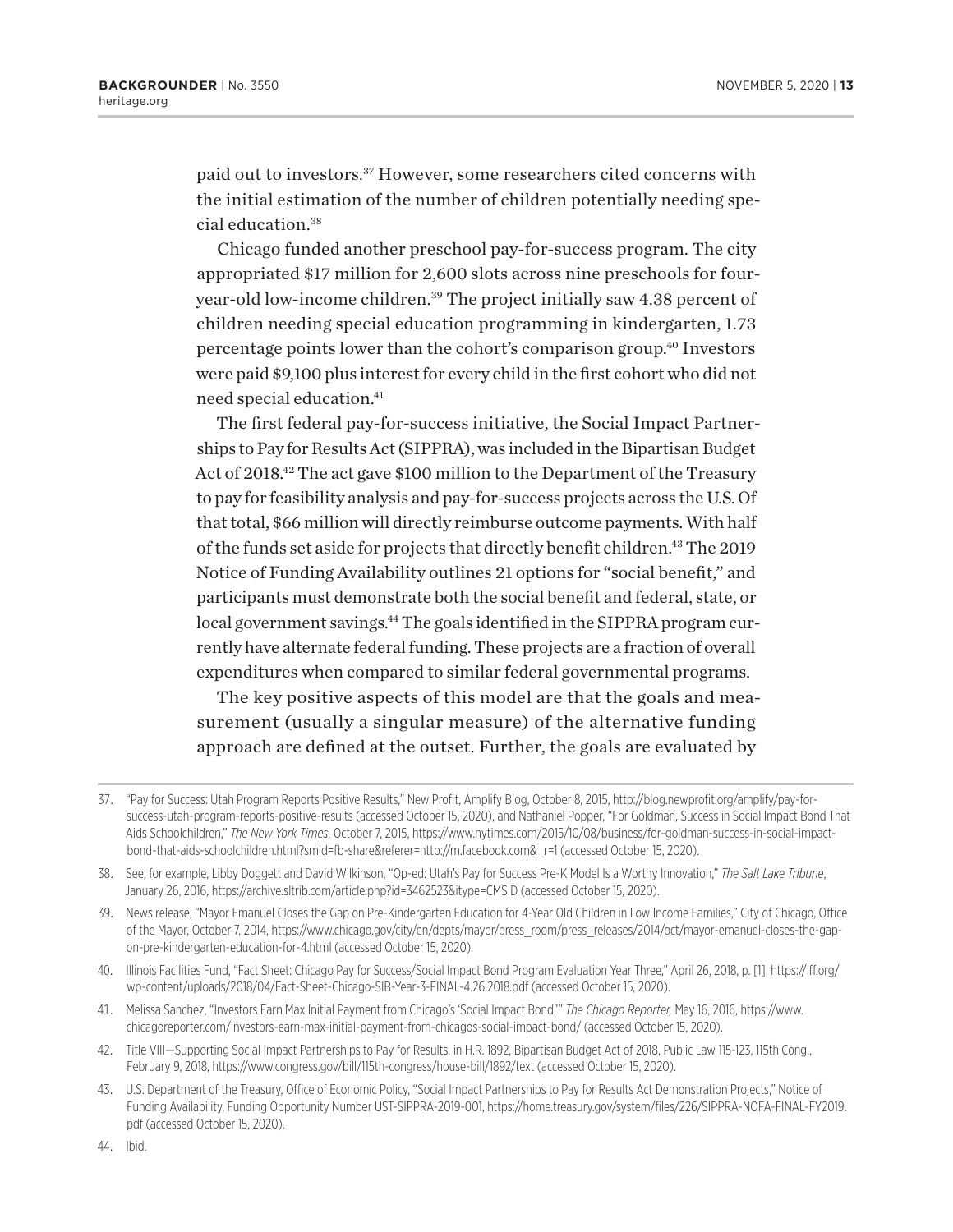a third-party evaluator. In addition, the private-sector investor and direct service provider are compensated only if they achieve the predefined goals.

However, pay-for-success models use new funds instead of drawing from the federal funds already appropriated to existing social programs that serve the same purpose. This means that the model is not transforming the underlying programs and the bulk of federal funding directed toward capacity-building. The small scale of pay-for-success projects is also necessarily limited to single experimental project sites and therefore subject to the "single-instance fallacy."45 Because of the limited number of pay-forsuccess projects, the active projects are testing one service method out of hundreds of service options with similar goals. They are not able to show whether the success is a statistical fluke or due to the unique circumstances of the project site.

## A New Paradigm: The Pay-for-Outcomes Model

The current evidence-based paradigm within social programs is inadequate. Few programs are found to work, those that do work usually have modest impacts, and the rare successful programs typically cannot be replicated. Running social programs with few if any expected results is hard on the taxpayer and likely to generate despair and alienation among recipients who deserve better.

What can be done? The answer is a pay-for-outcomes system built around clear principles.

Policymakers should transform federal social programs by rewarding providers directly for a clear and verifiable capacity-building outcome in the lives of vulnerable individuals. After nearly two decades of performance management and pay-for-success models, policymakers should combine the best features of these reforms by implementing the pay-foroutcomes model. The pay-for-outcomes model would be applied to entire federal social programs so that contracts are awarded to direct service providers only on the basis of their ability to achieve positive and clearcut behavioral changes in the lives of vulnerable individuals, based on third-party verification of concrete outcomes as specified at the beginning of the project.

Because direct service providers would be awarded annual contracts only for predetermined measurable effects, paying for outcomes for individuals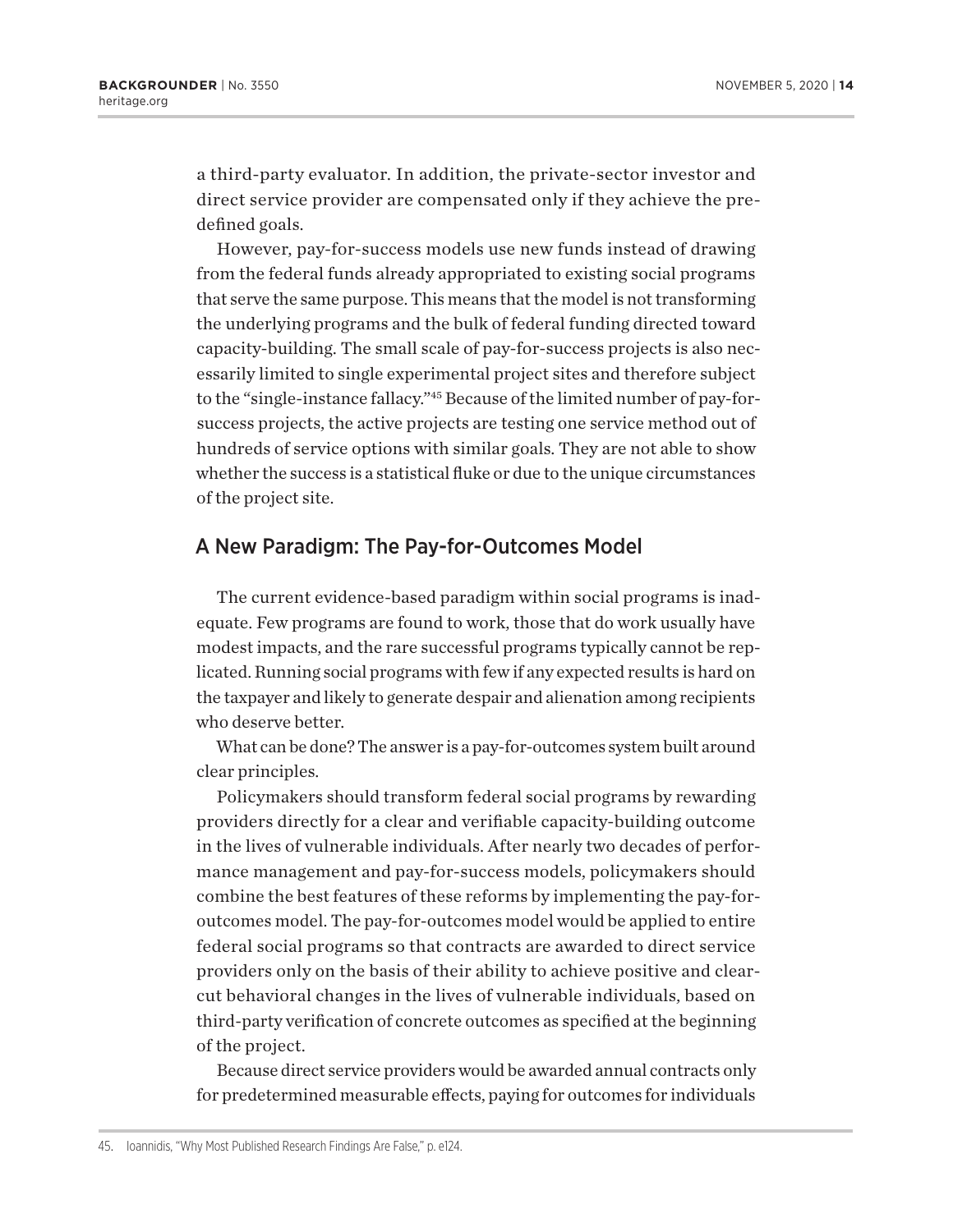would ensure that direct service providers are either rewarded or held responsible for their effectiveness in producing positive changes in the lives of vulnerable individuals. With this responsibility, programs would be empowered to focus on responding to the distinctive needs of the individuals they serve. This payment model would weed out providers who are not achieving results for vulnerable individuals. Service providers that did not achieve the outcome predetermined by policymakers would not be awarded subsequent contracts.

Unlike the pay-for-success model, which involves small-scale experiments outside of and in addition to the regular program funding stream, the pay-for-outcomes model would redirect the billions in currently appropriated federal funds for social programs. Direct service organizations that already participate in these social programs would be able to continue their work, but in subsequent years, contracts would be renewed based only on the ability of these service providers to produce individual outcomes in a cost-effective manner.

In the pay-for-outcomes model, policymakers would finally have solid evidence that programs either are or are not working. Without evidence of positive outcomes, service providers would not be paid, and this would give them a strong incentive to prove that outcomes are not only measured, but actually achieved.

Finally, the pay-for-outcomes model gives service providers on the ground both freedom and responsibility. Those closest to human problems are in the best position to address the complexities of those problems. Instead of imposing a handful of allegedly effective models, the pay-foroutcomes model encourages innovation and allows people to apply their intelligence and intuition to meet the on-the-ground situation. The pay-for-outcomes principle also requires that service providers be financially responsible, evaluated based on clear outcomes, and rewarded only for success.

**New York City Contracting.** A successful example of the pay-for-outcomes approach is found in the welfare reforms initiated by Mayor Rudy Giuliani in New York City.46 In 1999, the Giuliani administration replaced the standard fee-for-service contracts for job placement/training organizations with pay-for-outcomes contracts. The contractors responded to the financial incentives embodied in the new contracts quickly and effectively.

<sup>46.</sup> The reform featured a "full engagement" policy requiring welfare recipients to participate in job search, training, or community service five days per week. The payment-for-outcome system complemented full engagement.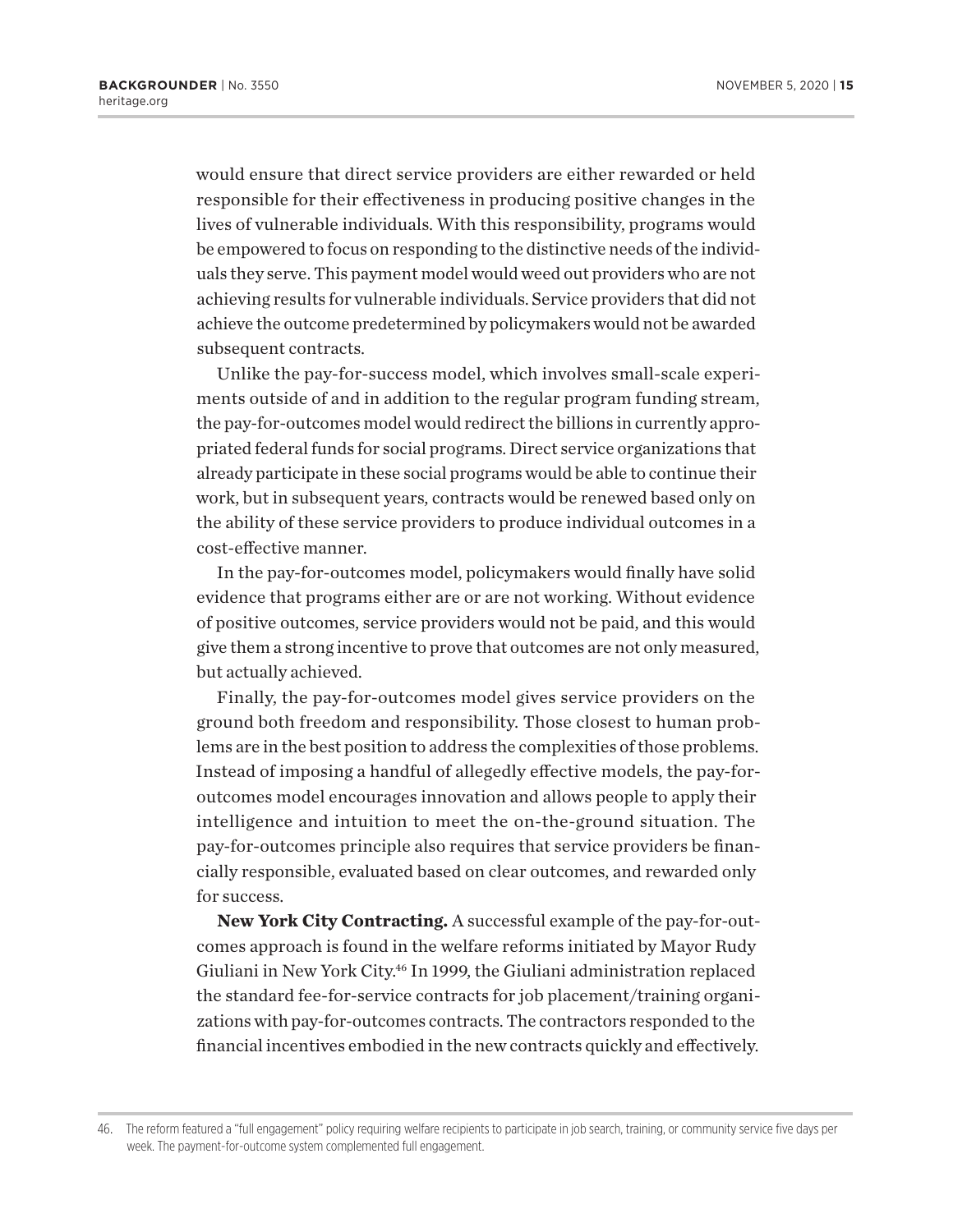For example, the new contracts prioritized increasing the number of job placements (i.e., new hires) among recipients; within a year, the number of job placements generated by the contractors doubled.<sup>47</sup>

A few years later, revised pay-for-outcomes contracts were issued under the administration of Mayor Michael Bloomberg. These revised contracts provided larger financial rewards for job retention relative to job placements. The contractors again responded to these incentives, and the average share of clients who retained jobs for more than 90 days was as much as 198 percent higher under the new contracts compared to the old.48

Under the system in both administrations, potential providers were required to bid for contracts. The bidding process generated financial pressure that weeded out the less efficient providers. The original set of 15 prime contractors in 1999 was pruned to seven by 2010.<sup>49</sup>

## Five Policy Principles for Implementation of Pay-for-Outcomes

Five key policy principles are necessary for successful implementation of a pay-for-outcomes model.

1. **Set clear quantitative outcome measures for service providers.** The pay-for-outcomes model requires a clear, concrete, and quantifi-

able outcome measure in the lives of those the program is intended to help. Each individual service provider should be measured according to the concrete outcomes obtained for its clientele. The desired outcomes would be defined, quantified, and objectively measured using reliable sources independent from the service provider. All providers would be under contract and paid for clear results. These payments could take place on a quarterly basis, based either on the total number of outcomes or on outcomes above an assumed nonintervention baseline.

<sup>47.</sup> Swati Desai, Lisa Garabedian, and Karl Snyder, "Performance-Based Contracts in New York City: Lessons Learned from Welfare-to-Work," Rockefeller Institute *Brief*, June 2012, p. 13, https://rockinst.org/wp-content/uploads/2018/02/Performance-Based-Contracts-in-New-York-City.pdf (accessed October 15, 2020).

<sup>48.</sup> Chart, "Average Quarterly 90-Day Retention," in Swati Desai, Lisa Garabedian, and Karl Snyder, "History of Welfare-to-Work Performance-based Contracts in NYC: Lessons Learned," paper presented at the International Conference of the Association for Public Policy Analysis and Management (APPAM), Moscow, Russia, June 2011, p. 9, http://umdcipe.org/conferences/Moscow/papers/Desai\_History%20of%20Welfare-to-work%20 Performance-based%20Contracts%20in%20NYC\_Lessons%20Learned.docx (accessed October 15, 2020).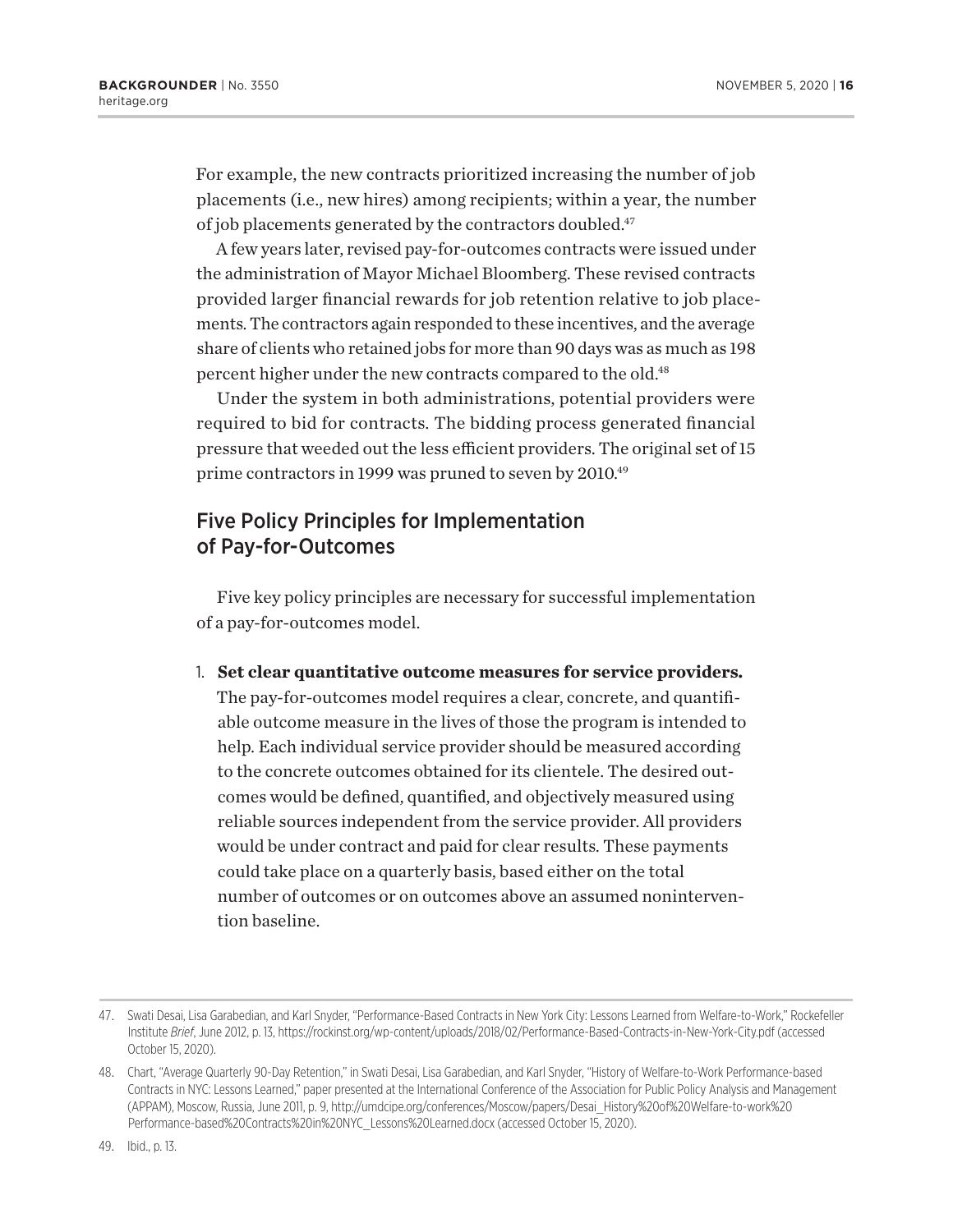Complex measurements like benefit/cost analysis, while useful for some purposes, should be avoided as primary outcome measures because they involve complex calculations with many hidden assumptions that can easily be manipulated to achieve desired results. Even accurately reported data and well-conducted randomized control trials tend to track a wide array of data outcomes, and this can result in selective reporting of outcome findings. In some studies, researchers identify encouraging outcomes by focusing on data points that demonstrate positive effects while disregarding negative data points.<sup>50</sup>

In order to avoid this pitfall, policymakers must identify the particular outcome they are seeking among recipients at the outset. This model should be implemented in social programs with either a control group or a known benchmark for comparison. For instance, a prison recidivism project would be awarded a contract based on the number of beneficiaries who avoided prison; a drug treatment program would be rewarded for the number of beneficiaries with clean drug tests for 12 months; an employment and training program would be judged by the number of beneficiaries who obtained a job and the average compensation of such employment; and an education program could be measured objectively by increases in high school completion or improved math and reading scores.

2. **Provide payment for outcomes, not services provided or savings achieved.** Contractors would provide services but would be paid, wholly or in part, not for the services delivered but for the objective and measured outcomes achieved.51 For example, providers could be paid for the number persons actively employed and average wages received or based on the percent of reentering inmates who were not arrested or incarcerated in the three years after release. Multiple measures could be used within a single program.

<sup>50.</sup> Straight Talk on Evidence, "Newly-Published Study of Federal Job Corps Program Inaccurately Claims to Demonstrate Long-term Positive Effects," July 21, 2020, https://www.straighttalkonevidence.org/2020/07/21/newly-published-study-of-federal-job-corps-program-inaccurately-claims-todemonstrate-long-term-positive-effects/ (accessed October 15, 2020).

<sup>51.</sup> However, a very simple pay-for-outcomes model does not automatically ensure that the "treatment" provided actually produced the desired outcome. For example, random assignment evaluations of job training and job placement services routinely show that most of the individuals in the nontreatment control group obtain jobs on their own. The difference between the experimental group receiving the service and the non-treated control group is often slight. This means that a simplistic version of the pay-for-outcomes model would reward contractors for the many positive "outcomes" that would have occurred without the contractor's intervention. There are multiple ways to deal with this issue. One is to pay the contractor only for outcomes that are in excess of the norm expected without the intervention. For example, if 50 percent of the individuals entering a training program are expected to find jobs without the program, the contractor would be paid only for placements above the 50 percent rate.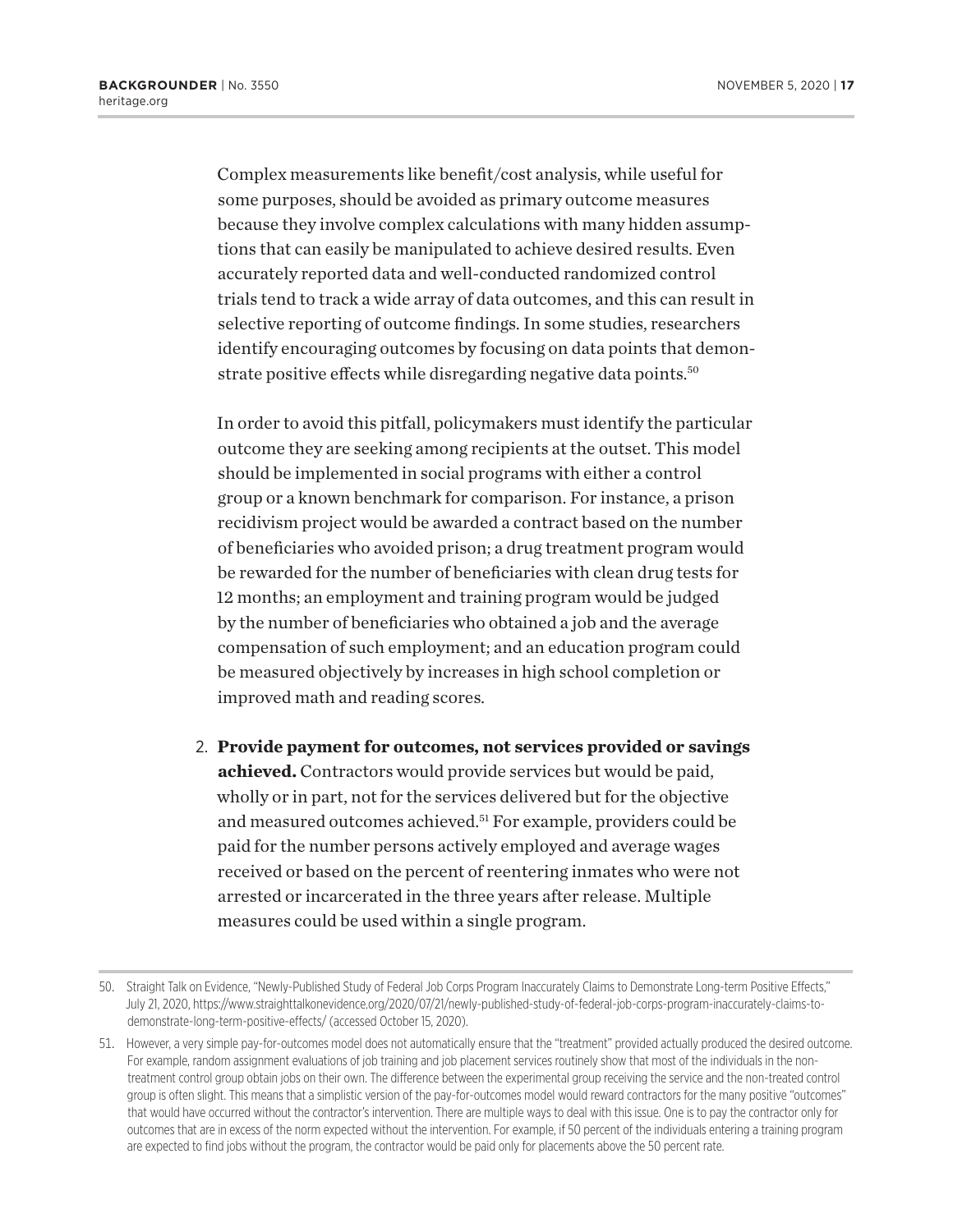Unlike the pay-for-success models operating in the states—and even at the federal level in the SIPPRA program—the measurement cannot be whether the program saved government money. The pay-for-outcomes model seeks concrete results in terms of building positive social outcomes and the capacity of individuals for self-support. Taxpayer savings may still follow when, for example, individuals become more likely to work or avoid reincarceration, but such savings would be unconnected to the flow of funds between government and program operators.

To achieve better outcomes, providers must have a financial stake in the success of their operations. They must be, at least in part, fiscally accountable for their own success or failure. Government financial rewards should be contingent on the outcomes achieved, and the provider should bear at least part of the cost of ineffective and failed services.

Similarly, pay-for-outcomes contracts can also be established between different levels of government. The government organization with funding authority could distribute those funds through pay-for-outcomes contracts with other government entities rather than through open-ended grants. For example, the federal government could channel its current social funds through pay-for-outcomes contracts with state and local governments. The state and local agencies receiving federal funds should be rewarded for achieving outcomes but should bear a greater share of the financial burden when programs are ineffective. Increasing the fiscal accountability of the agencies delivering the programs should incentivize and invigorate program improvement.

3. **Place multiple service providers in competition.** Under a payfor-outcomes system, service providers would be held financially accountable for their own success or failure. In addition, funding agencies should establish pay-for-outcomes contracts with multiple contractors who would be placed in competition with each other.52 The contractors could be either nonprofit or for-profit organizations.

<sup>52.</sup> Although providing competition in a small city or county where only one contractor can operate efficiently may seem difficult, a degree of competition can be maintained as long as the service contractor is operating on a payment-for-outcome basis using data that are similar to those of other firms in nearby locales. Each firm should be required to rebid its contract periodically against competitive bidders with the contract going to the low-cost bidder. This would ensure that over time, inefficient providers would be replaced by more efficient ones.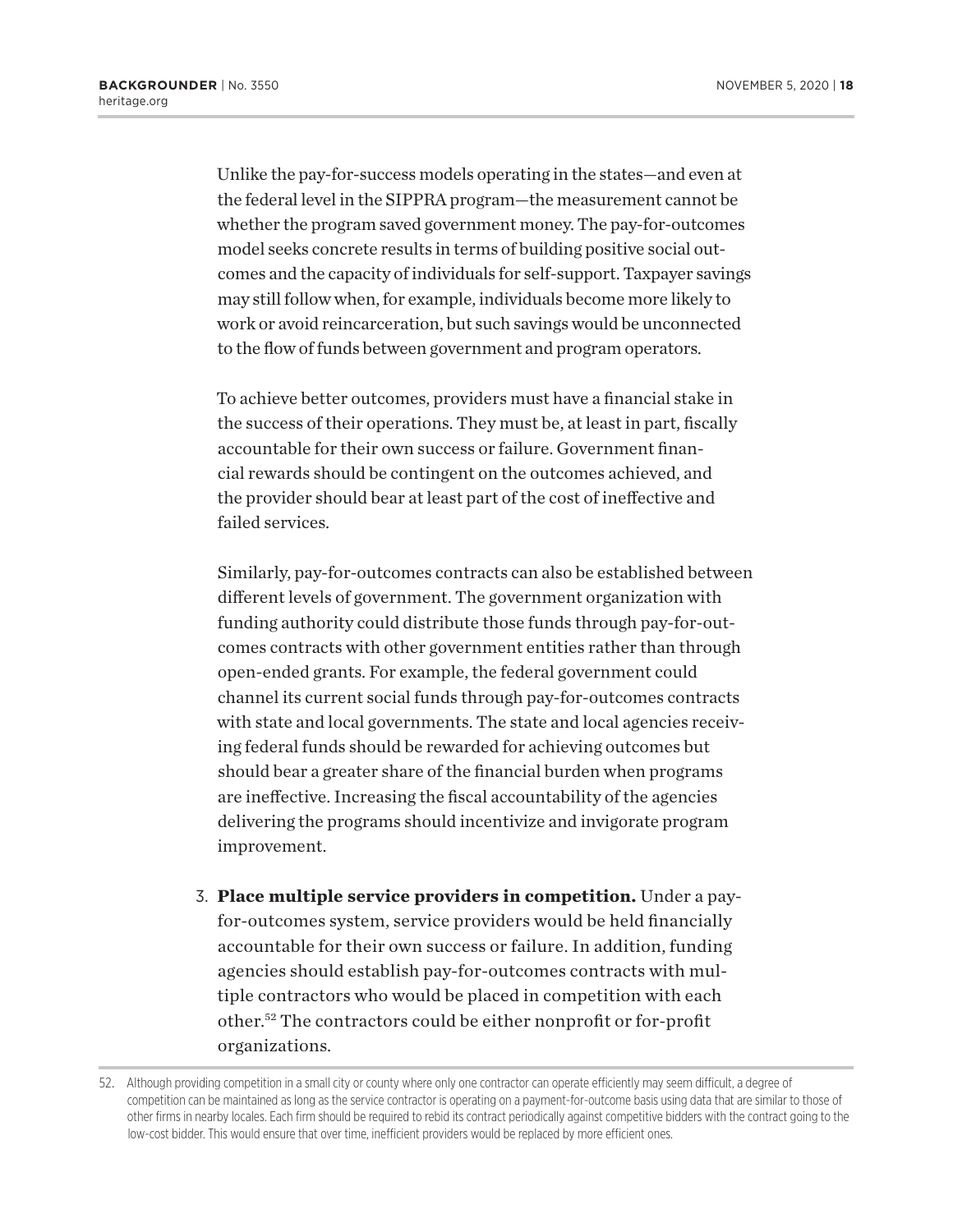Contractors would not be allowed to select their own clients, as this would lead to choosing clients who are likely to succeed while ignoring more difficult clients. Some recent outcome studies have demonstrated this risk by highlighting subgroups with positive outcomes as opposed to the full sample of participants, misrepresenting program results.53 Instead, a central administrator would allocate a fixed share of clients to each service provider as fairly as possible. The providers would then compete to achieve better outcomes for their roster of clients.

Service providers would be free to innovate and devise their own approach to achieving the desired outcomes. Creative approaches and diligent management are likely to flourish because the prosperity and survival of the organization depend on achieving successful outcomes.

4. **Shift funding automatically from low to high performers.** After the early years' implementation, successful programs will begin to compete against each other comparing best individual outcome results and lowest cost per result. The most successful will be awarded the highest portion of the subsequent years' funding automatically. This competition can also lead to clear and continued improvement over time. Funding would automatically be shifted from low performers to high performers. Effective providers who demonstrated better actual outcomes would not only receive more funds for their achievements. Over time, they would also increase their "market share" while that of inefficient providers would automatically shrink.

Providers who produced few measured outcomes would lose money and quickly drop out of the program. When this occurred, funds would not be cut; instead, they would automatically be shifted to the more efficient service providers.

All contracts would be renegotiated periodically. Contractors would bid for the price they sought to be paid for each unit or numeric goal achieved (number of persons employed, etc.). Inefficient providers would not gain contracts, and contractors that did not achieve targets

<sup>53.</sup> Straight Talk on Evidence, "Newly-Published Study of Federal Job Corps Program Inaccurately Claims to Demonstrate Long-term Positive Effects."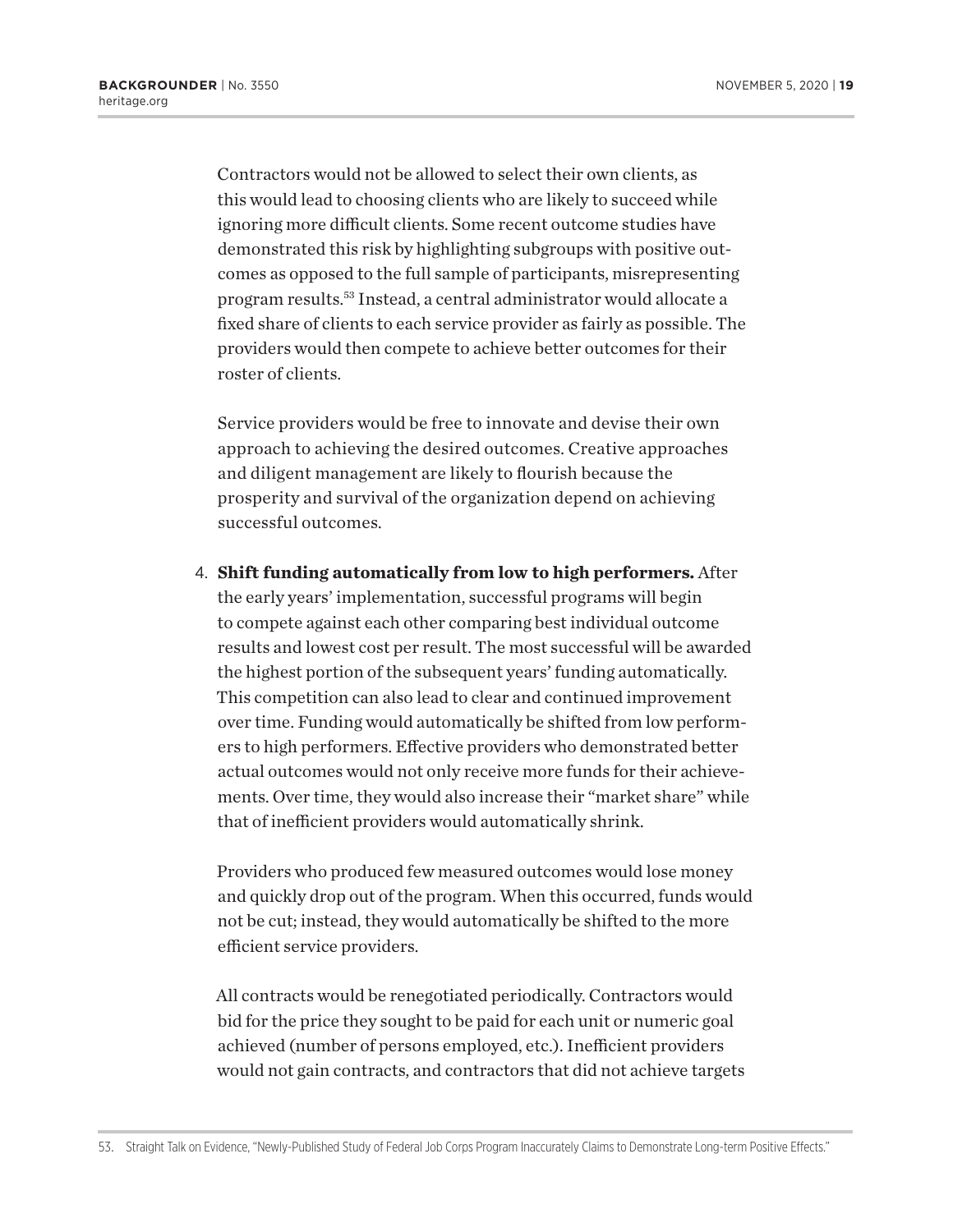would not be renewed. Lower bidders would receive contracts and a greater share of future clients, especially if they meet program goals. This process would reduce the unit cost of outcomes, and the savings achieved would be redirected into expanded or enhanced services.

Future clients would benefit as funds are automatically shifted from ineffective high-cost service providers to more effective lower-cost providers and services in the community are expanded. Pay-for-outcomes is an exercise in improving the lives of vulnerable Americans. Budget savings for taxpayers are a byproduct of prioritizing these human outcomes.

5. **Continue RCT evidence-based evaluations.** To a considerable degree, the process described above is self-rectifying. Efficiency is automatically increased as funds are shifted from ineffective high-cost providers to more effective low-cost providers. Nonetheless, periodic reassessment of the overall social impact of the spending program would be critical. This could be accomplished by performing recurring random assignment evaluations on various providers within the program. RCT evaluations would be particularly important for ascertaining baseline outcomes that would occur in the absence of the overall program intervention.

## Current Federal Programs Where Pay-for-Outcomes Should Be Implemented

Policymakers should begin to implement this model in social programs that have the best potential for the measurement of clear results. The following are some of the strongest candidates for implementation of the pay-for-outcomes model.

**Employment and Training (E&T).** Employment and training programs are particularly ripe for reform because of their continually documented lack of success despite long-standing congressional efforts to reform them. There are 43 employment and training programs across nine federal agencies, primarily at the Departments of Labor,

<sup>54.</sup> For a full list of these 43 programs and their respective agencies, see Figure 2, "Federally Funded Employment and Training Programs, by Agency, Fiscal Year 2017," in U.S. Government Accountability Office, *Employment and Training Programs: Department of Labor Should Assess Efforts to Coordinate Services Across Programs*, GAO-19-200, March 2019, p. 11, https://www.gao.gov/assets/700/698080.pdf (accessed October 15, 2020).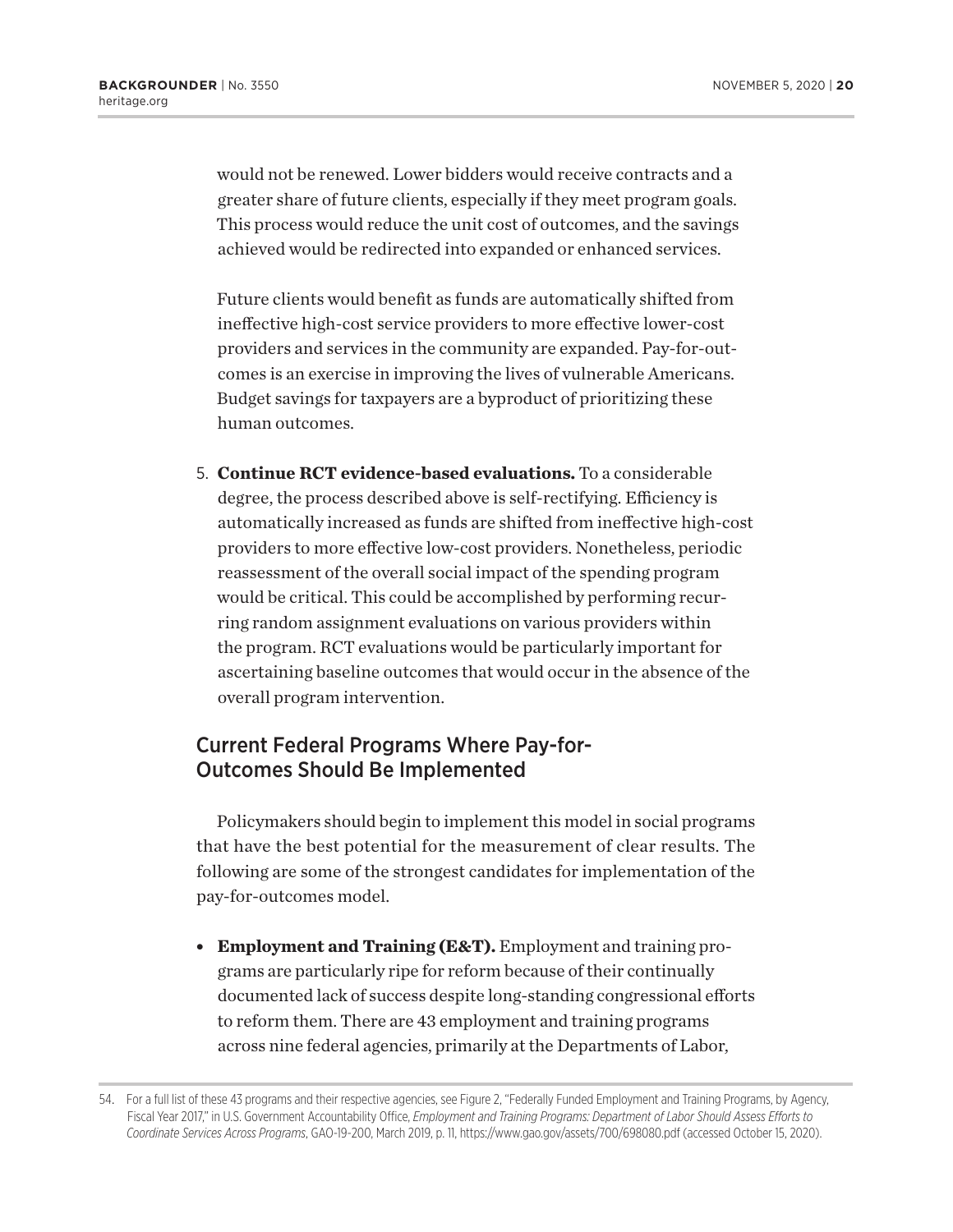Education, and Health and Human Services.<sup>54</sup> They cover all federal expenditures to help beneficiaries build skills and identify and obtain employment. According to the Council of Economic Advisers, "[a]ggregate spending on these programs totaled \$18.9 billion in 2019 alone."55

Although programs were reformed most recently in 2014 with the intention of funds being distributed according to the evidenced-based model, that reform has not demonstrated successful outcomes for recipients.56 Congress should take a further step and transform E&T programs to measure clear outcomes for beneficiaries, principally employment attained and earnings achieved.

**• Substance Abuse Treatment.** The U.S. struggle against drug addiction spans decades. In 2018, more than 67,000 Americans died from drug overdoses—with synthetic opioids being the main driver.57 The federal government expended more than \$10.5 billion on substance abuse treatment in FY 2017.58

The Substance Abuse and Mental Health Services Administration (SAMHSA) has authority over the main block grant, called the Substance Abuse Block Grants. In addition to this block grant, the previously discussed Substance Abuse Prevention and Treatment (SAPT) Block Grant, and other SAMSHA substance abuse grants, the 21st Century Cures Act passed by Congress in 2016 allocates nearly \$500 million per year through the Opioid State Targeted Response (STR) program, which is distributed to all states and territories based on the degree of their opioid addiction problem.59

<sup>55.</sup> Executive Office of the President of the United States, Council of Economic Advisers, *Government Employment and Training Programs*, June 2019, p. 1.

<sup>56.</sup> See, for example, ibid., pp. 9 et seq.

<sup>57.</sup> Holly Hedegaard, Arialdi M. Miniño, and Margaret Warner, "Drug Overdose Deaths in the United States, 1999–2018," U.S. Department of Health and Human Services, Centers for Disease Control and Prevention, National Center for Health Statistics *Data Brief* No. 356, January 2020, https://www.cdc. gov/nchs/data/databriefs/db356-h.pdf (accessed October 15, 2020).

<sup>58.</sup> Table 1, "Federal Drug Control Spending by Function," in Executive Office of the President, Office of National Drug Control Policy, *National Drug Control Budget: FY 2018 Funding Highlights*, May 2017, p. 16, https://www.whitehouse.gov/sites/whitehouse.gov/files/ondcp/Fact\_Sheets/FY2018-Budget-Highlights.pdf (accessed October 2, 2020).

<sup>59.</sup> Elinor McCance-Katz, Assistant Secretary for Mental Health and Substance Use, Substance Abuse and Mental Health Services Administration, U.S. Department of Health and Human Services; Deborah Houry, Director, National Center for Injury Prevention and Control, Centers for Disease Control and Prevention, HHS; Francis Collins, Director, National Institutes of Health, HHS; and Scott Gottlieb, Commissioner, Food and Drug Administration, HHS, "The Federal Response to the Opioid Crisis," written testimony to the Committee on Health, Education, Labor and Pensions, U.S. Senate, October 5, 2017, https://www.drugabuse.gov/about-nida/legislative-activities/testimony-to-congress/2017/the-federal-response-to-the-opioid-crisis (accessed October 2, 2020).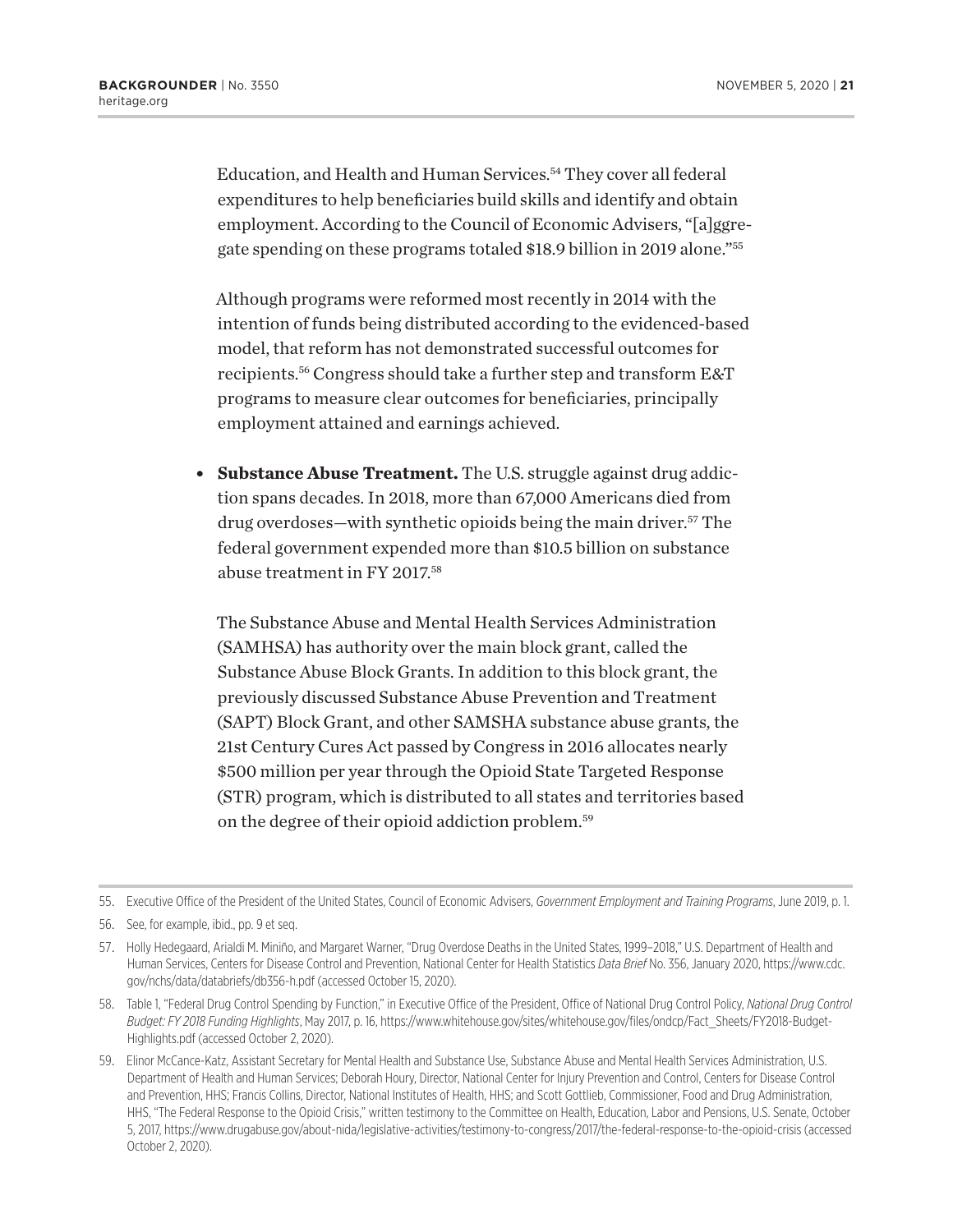While these programs may increase access to treatment, there is little evidence of their effect on other outcomes. Most of these programs collect evidence on four performance metrics, including sobriety rates immediately after release from treatment, completion of the program, client interviews, and internal studies. None of these data sets will tell the public whether medium-term or long-term sobriety was achieved. The true measurement that Congress should set for these programs is whether sobriety (established, for instance, by clean drug tests) is maintained for a set period (12 months) after treatment.

**Recidivism Reduction.** With the U.S. historical recidivism rate of nearly 50 percent and the possibility for a clear outcome metric, social programs that focus on recidivism should be a priority for reform according to the pay-for-outcomes model.<sup>60</sup> In early 2020, almost 2.3 million Americans, including approximately 52,000 minors, were incarcerated in federal, state, and local prisons and jails.<sup>61</sup> In FY 2015, the Department of Justice distributed \$68 million in recidivism reduction grants.<sup>62</sup>

Reducing recidivism is clearly a goal of many federal programs outside of those funded through the Department of Justice, and there is some evidence that mental health or substance abuse programs may have promise, but there is no updated, systematic evidence that these programs work at large.<sup>63</sup> "Across the country," according to a 2019 study, "government agencies and non-profit organizations operate a wide variety of programs designed to improve prisoner reentry outcomes. Though these programs are well-intentioned, few have undergone rigorous evaluation of their effects."64

<sup>60.</sup> Durose, Cooper, and Snyder, "Recidivism of Prisoners Released in 30 States in 2005: Patterns from 2005 to 2010."

<sup>61.</sup> Wendy Sawyer and Peter Wagner, "Mass Incarceration: The Whole Pie 2020," Prison Policy Initiative, March 24, 2020, https://www.prisonpolicy.org/ reports/pie2020.html (accessed October 2, 2020).

<sup>62.</sup> Table B-2, "Authorized and Appropriated Funding for the Second Chance Act Grant Programs Administered by the Department of Justice, FY2009– FY2015," in Nathan James, "Offender Reentry: Correctional Statistics, Reintegration into the Community, and Recidivism," Congressional Research Service *Report for Members and Committees of Congress*, January 12, 2105, pp. 32–33, https://fas.org/sgp/crs/misc/RL34287.pdf (accessed October 2, 2020).

<sup>63.</sup> Executive Office of the President of the United States, Council of Economic Advisers, *Returns on Investment in Recidivism-Reducing Programs*, May 2018, https://www.whitehouse.gov/wp-content/uploads/2018/05/Returns-on-Investments-in-Recidivism-Reducing-Programs.pdf (accessed October 2, 2020).

<sup>64.</sup> Jennifer L. Doleac, "Wrap-Around Services Don't Improve Prisoner Reentry Outcomes," *Journal of Policy Analysis and Management*, Vol. 38, Issue 2 (Spring 2019), p. 508.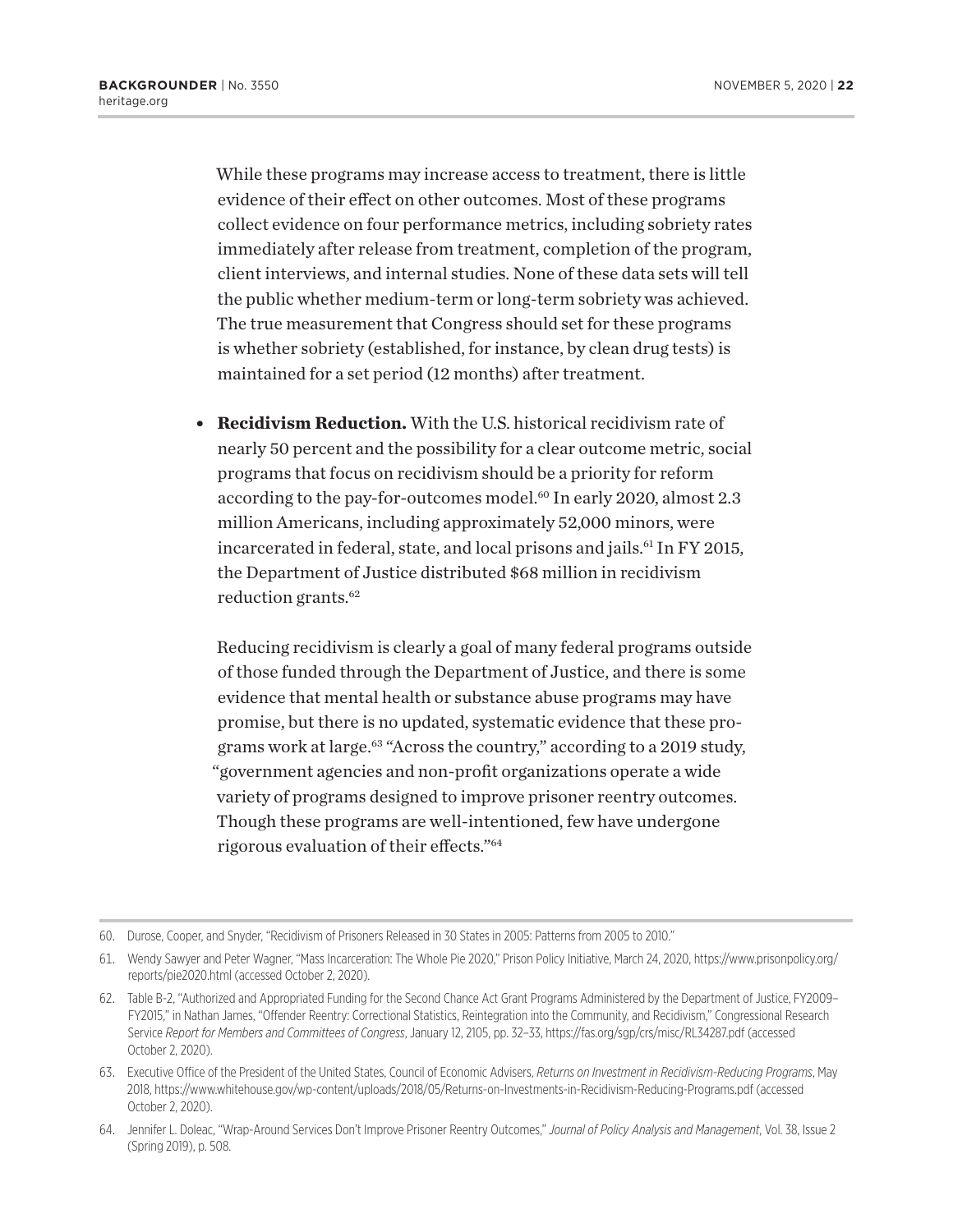While Congress and administrators of these programs have relied heavily on evidence-based services that in some cases may deter reincarceration, a reformed recidivism program measurement would include payment based on whether the individual avoids reentry for from one to three years.

**• Federal Grants to Improve Self-Sufficiency.** The social program block grants that are currently distributed according to an open grant model—the Social Services Block Grant (SSBG), Community Services Block Grant (CSBG), and Community Development Block Grant (CDBG)—are clear examples of the need for action by Congress. As noted, these programs may have commendable goals, but they do not produce quantifiable results for their intended beneficiaries.

Congress should separate and define the goals of these programs. In the SSBG, for instance, Congress would have to clarify the statutory goals. If the new goal was to provide for foster care, then that goal and the corresponding measurement should be defined. A new measurable goal could be a shorter time frame during which children remain in foster care without permanency.65 Likewise, in the CSBG, Congress would have to define and measure goals—in this case whether an individual achieves self-sufficiency and no longer depends on key federal transfer programs. Finally, in the CDBG, Congress should limit funding to service providers who find permanent (at least 12 months) housing (ideally nongovernmental housing) for low-income families.

## Conclusion

Social programs aim to open transformational pathways for vulnerable individuals. They seek to help the unemployed obtain meaningful work, the formerly incarcerated to be rehabilitated, and those trapped in addiction to be freed from dependence. They aspire to help low-income and vulnerable Americans build their capacity and truly improve their lives and well-being.

The federal government has made bold promises with good intentions, spending billions on social programs for individuals who are vulnerable to